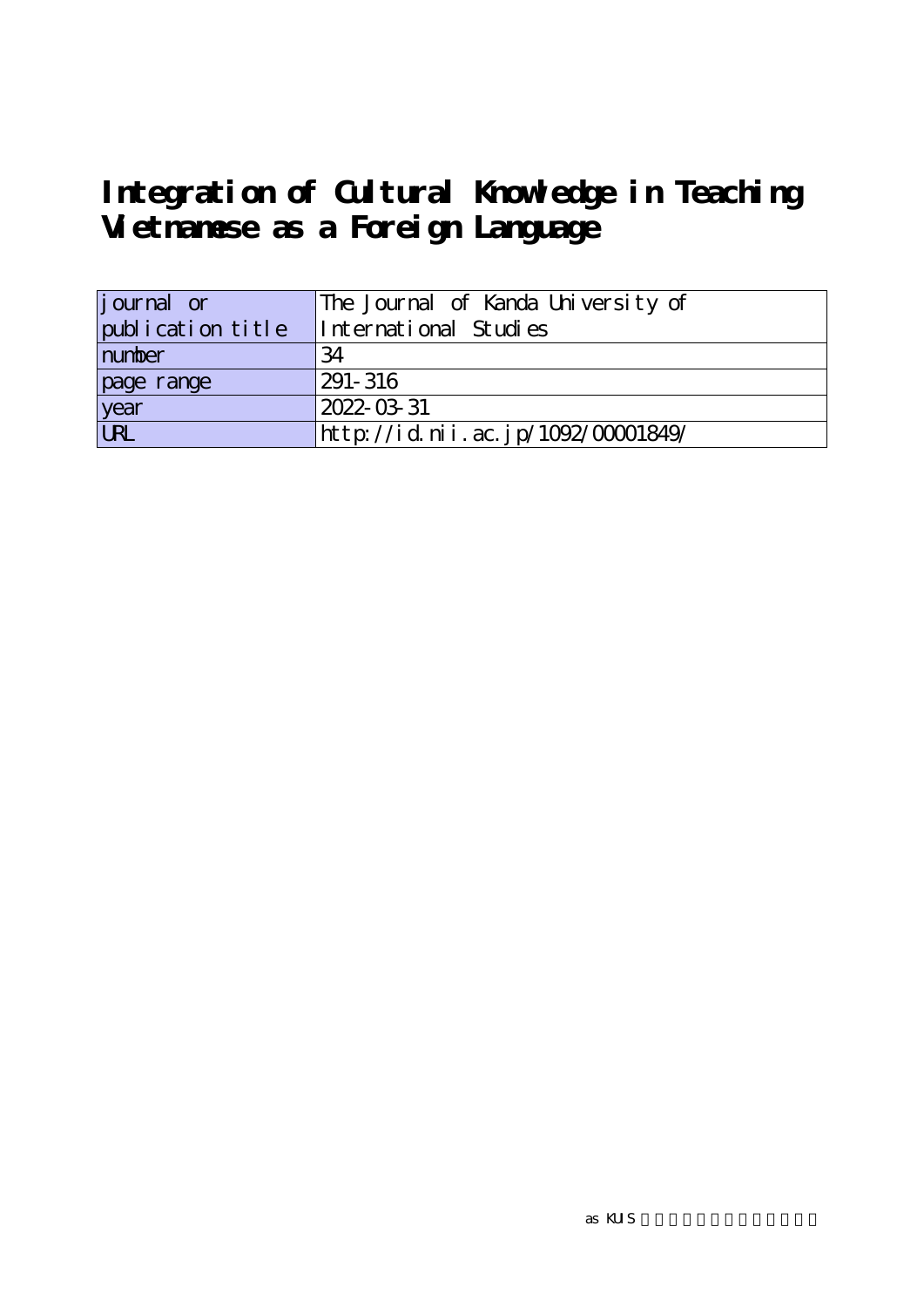# **Integration of Cultural Knowledge in Teaching Vietnamese as a Foreign Language**

Trần Thuỷ Vinh<sup>1</sup> Trần Trong Giảng<sup>2</sup>

**Abstract**: This paper presents some socio-cultural factors in the the formation of communication competence; some cultural content in teaching such Vietnamese language as greetings, compliments, showing an interest; lexical and 'cultural' meanings of words; as well as some techniques of cultural knowledge integration in teaching Vietnamese to foreign students, especially Japanese students.

*Keywords: Vietnamese language teaching, communicative competence, cultural transmission, culture and language*

<sup>&</sup>lt;sup>1</sup> Visiting Assoc. Prof. Dr., Ritsumeikan Asia Pacific University (APU).

<sup>2</sup> Assoc. Prof., Kanda University of International Studies (KUIS).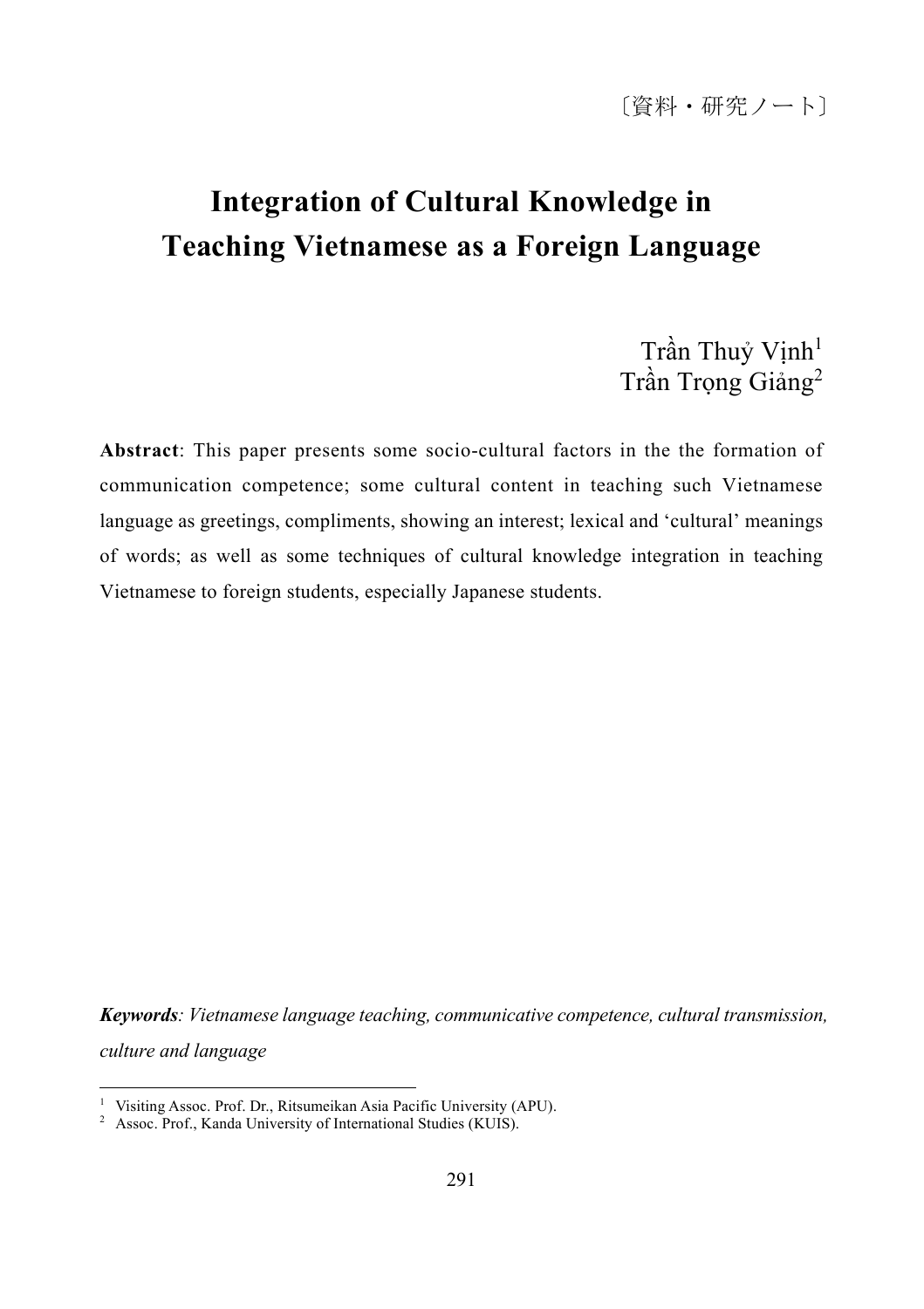The Journal of Kanda University of International Studies Vol. 34 (2022)

When learning a foreign language, learners are not only faced with obstacles due to differences between the source and target languages (related to phonetics, vocabulary, and grammar) but also due to diverse cultural differences and characteristics which are hidden in the language. The difference between the learner's own culture (home culture) and the culture in which the target language is used (target culture) can cause conflicts and misunderstandings when communicating. Because cultural values are expressed through language, it is inevitable that the learner's way of thinking and expressing language are influenced by the source culture and unconsciously transferred to the target language in intercultural communication. In fact, the difficulty for foreign language learners is not only due to language differences, but also due to cultural differences. Byram (1994) commented that (for foreign language learners) 'knowledge of the grammatical system of a language [grammatical competence] has to be complemented by understanding of culture-specific meanings [communicative or rather cultural competence]' [1: 4].

This article presents some cultural content and its method of transfer in teaching Vietnamese to foreign students; clarifies socio-cultural communicative information and typical utterances or behavioral patterns, as well as cultural characteristics reflected in Vietnamese vocabulary; and at a higher level, helps students express this socio-cultural knowledge in Vietnamese naturally.

# **1. The relationship between language and culture**

For the purpose of teaching foreign languages, culture can be divided into two categories: the first is called high culture, which is related to works of literature, art, education, philosophy, etc. In English, it is often referred to as 'big-C'culture (or Culture with a 'capital C), and is often considered the quintessence of a nation. The second is called popular culture, which is related to daily life including lifestyle, behavior patterns, beliefs, customs, etc. This type is considered by many people as basic cultural content in foreign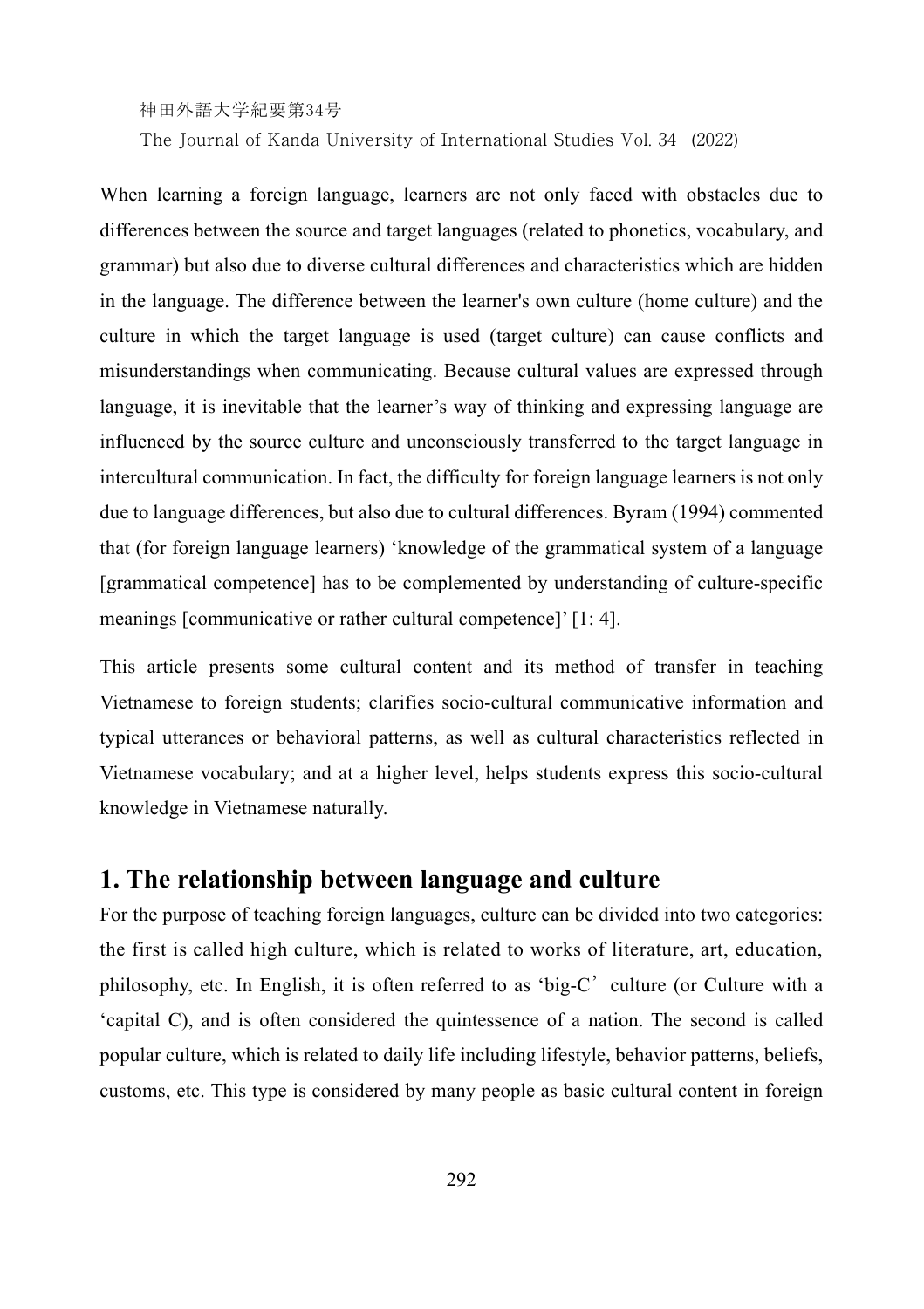language teaching. In English, it is often referred to as 'small-c' culture [see  $5:24$ ].

Regarding the relationship between language and culture, Wilhelm von Humboldt wrote: 'The spiritual traits and the structure of the language of a people are so intimately blended… Language is the outward manifestation of the spirit of people: their language is their spirit, and their spirit is their language; it is difficult to imagine any two things more identical.' [Humboldt (1907) cited in15:39].

Language is the primary means of conveying and reflecting the values, beliefs, customs, etc. of a culture. It can be said that language in some sense represents a particular culture: it is 'a key to the cultural past of a society' [15:41 and 'a guide to social reality'[Sapir, 1929: 209, cited in 15:41]. On the other hand, culture is fundamental, and has a significant influence on how language is used: 'If there is no culture, language will be like water without a source or a tree without roots.' [20: 373].

Language and culture are intertwined: the boundaries between them, if any, are very blurred and difficult to identify. Obviously, everyday language is always 'dyed' by cultural 'colors'. Social and cultural roles are ingrained in our way of thinking but are not noticed, in a subconscious form: 'Interestingly, culture defines not only what its members should think or learn but also what they should ignore or treat as irrelevant' [3:9]. This is also one of the obstacles for the parallel teaching of culture and language.

# **2. The development process of cultural transmission in language teaching**

Since the 1960s, the heyday of the audiovisual method, many educators have been interested in the cultural importance of foreign language learning. Brooks (1968) emphasized that: 'the importance of culture is not only for the learning of literature but also for the language'. By distinguishing between 'culture with a capital C' (art, music, literature, etc.) and 'culture with a lowercase c' (patterns of everyday behavior and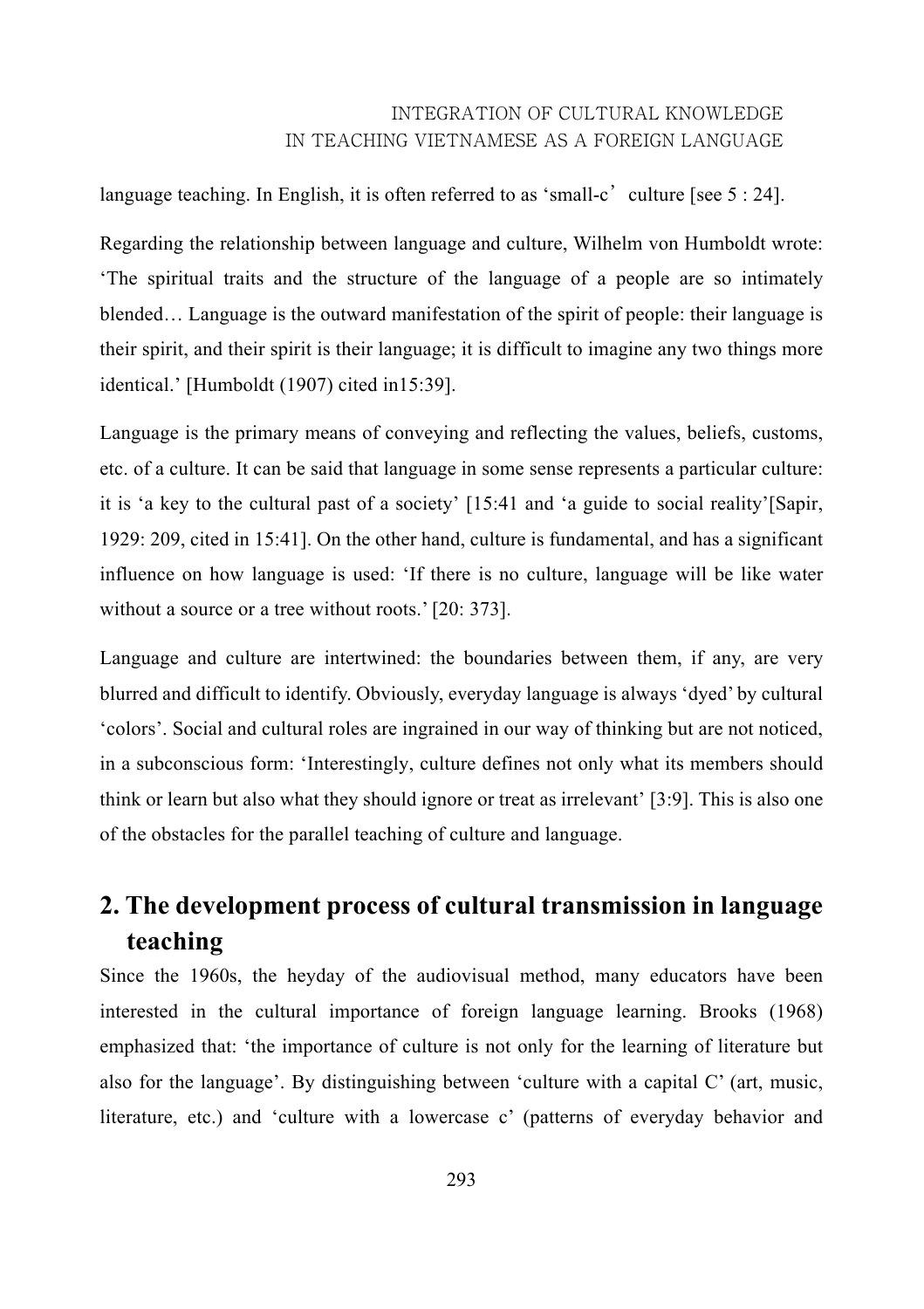神田外語大学紀要第34号 The Journal of Kanda University of International Studies Vol. 34 (2022)

lifestyles), Brooks showed that culture lies within the 'structure' of life and our interactions with it takes place on a subconscious level.

In the 1970s, the social role of language was emphasized, cultural content in foreign language teaching was given more attention, and the audiovisual method was replaced by the communication method, such that Canale and Swain claimed that in foreign language learning, 'a more natural integration of language and culture takes place 'through a more communicative approach than through a more grammatically based approach.'[3:31]. Teaching language is also teaching culture: 'by teaching a language… one is inevitably already teaching culture implicitly' [8: 212].

In the 1980s and 1990s, the advances in pragmatics and sociolinguistics made clear the nature of language - it was no longer a description or exchange of information; and researchers assumed that foreign language teaching should foster 'critical awareness' of social life, and at the same time, provide a cultural schema 'to bridge the gap between culture and language in teaching'. In addition, Byram (1994) asserts that integrating the values and meanings of the target culture with the source culture can make learners change or 'recognize differences (or opposites) in aspect of cognition', and help students to tolerate and empathize with the target culture. Kramsch (1993, 1987a) also believes that culture should be taught as an interpersonal process and, rather than presenting cultural facts, teachers should assist language learners in coming to grips with the 'other culture' [see 3: 5].

Thus, the core of the issue in question is the need to train learners to have communicative competence, that is, to be able to achieve certain communication purposes by verbal or non-verbal means. Learners must know the appropriate way to address someone, show gratitude, make requests, express attitudes, and so on; that is, learners have to know how to combine language with culturally appropriate behaviors. Learning a foreign language is learning how to communicate in the target language, and communicative ability is acquired through the socialization of the learner. A person, from an innocent individual to a member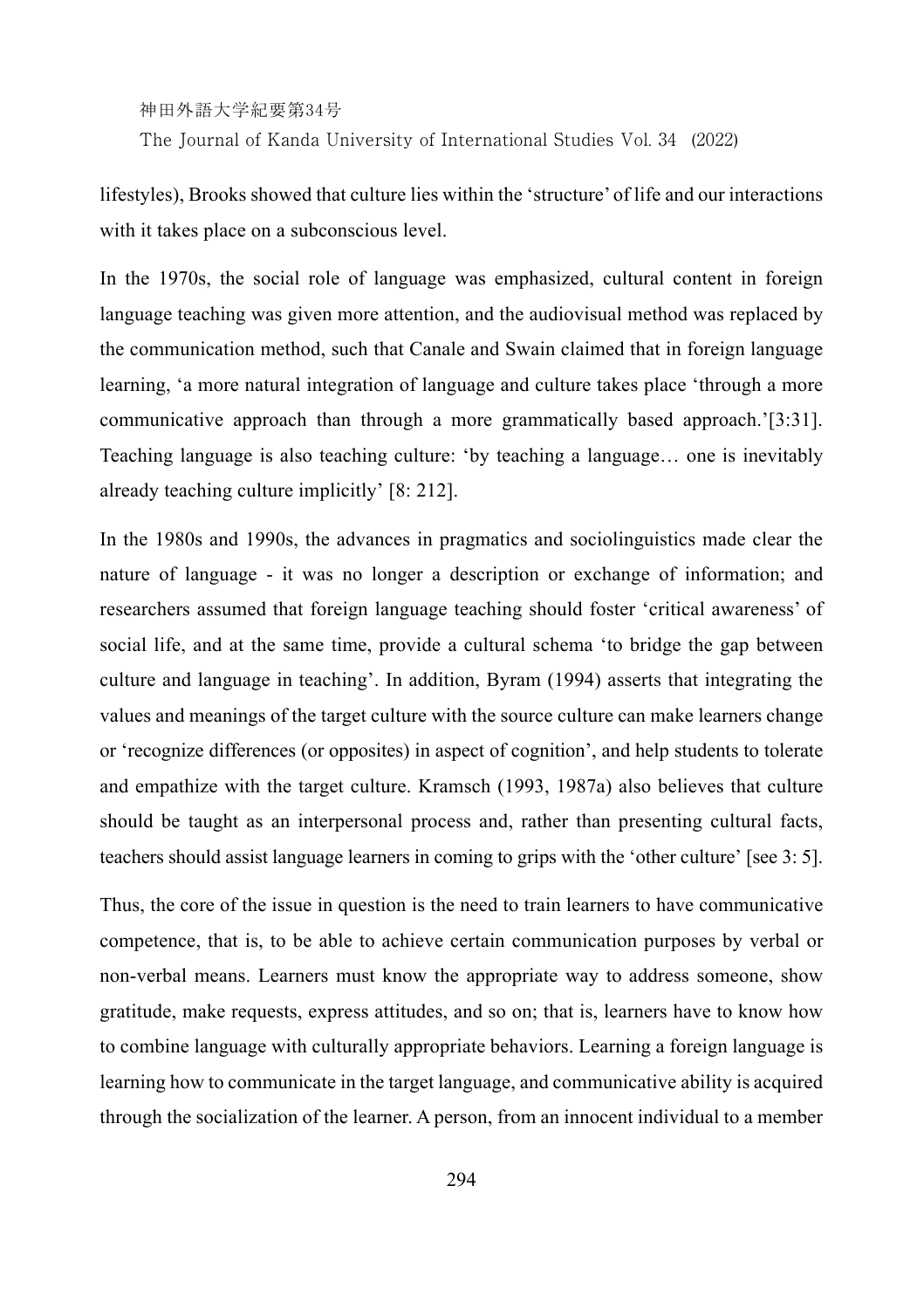of society, must learn conversation knowledge and skills to adjust and train himself or herself as a member of society. This is the process of socialization of a person and it continues throughout his or her life. This is not only true of learning a native language, but also of learning a foreign language.

# **3. Goals, approaches, and models of cultural integration in language teaching**

#### **3.1 Goals**

The aim of teaching culture is 'to increase students' awareness and to develop their curiosity towards the target culture and their own, helping them to make comparisons among cultures' [18: 19]. By comparing different cultures, students deepen their understanding of the target culture, improve their communication skills, and gain sensitivity to cultural diversity: 'This diversity should then be understood and respected, and never…over (sic) or underestimated' [18: 20]. Straub (1999) argues that 'what educators should always have in mind when teaching culture is the need to raise their students' awareness of their own culture, to provide them with some kind of metalanguage in order to talk about culture'[3: 12], and 'to cultivate a degree of intellectual objectivity essential in cross-cultural analyses'[17: 5]. 'What is more, another objective permeating the teaching of culture is 'to foster…understanding of the target culture from an insider's perspective—an empathetic view that permits the student to accurately interpret foreign cultural behaviors' (ibid.: 5)' [3: 12].

According to Tomalin (1993), the teaching of culture has the following goals:

- To help students to develop an understanding of the fact that all people exhibit culturally-conditioned behaviors.
- To help students to develop an understanding that social variables such as age, sex, social class, and place of residence influence the ways in which people speak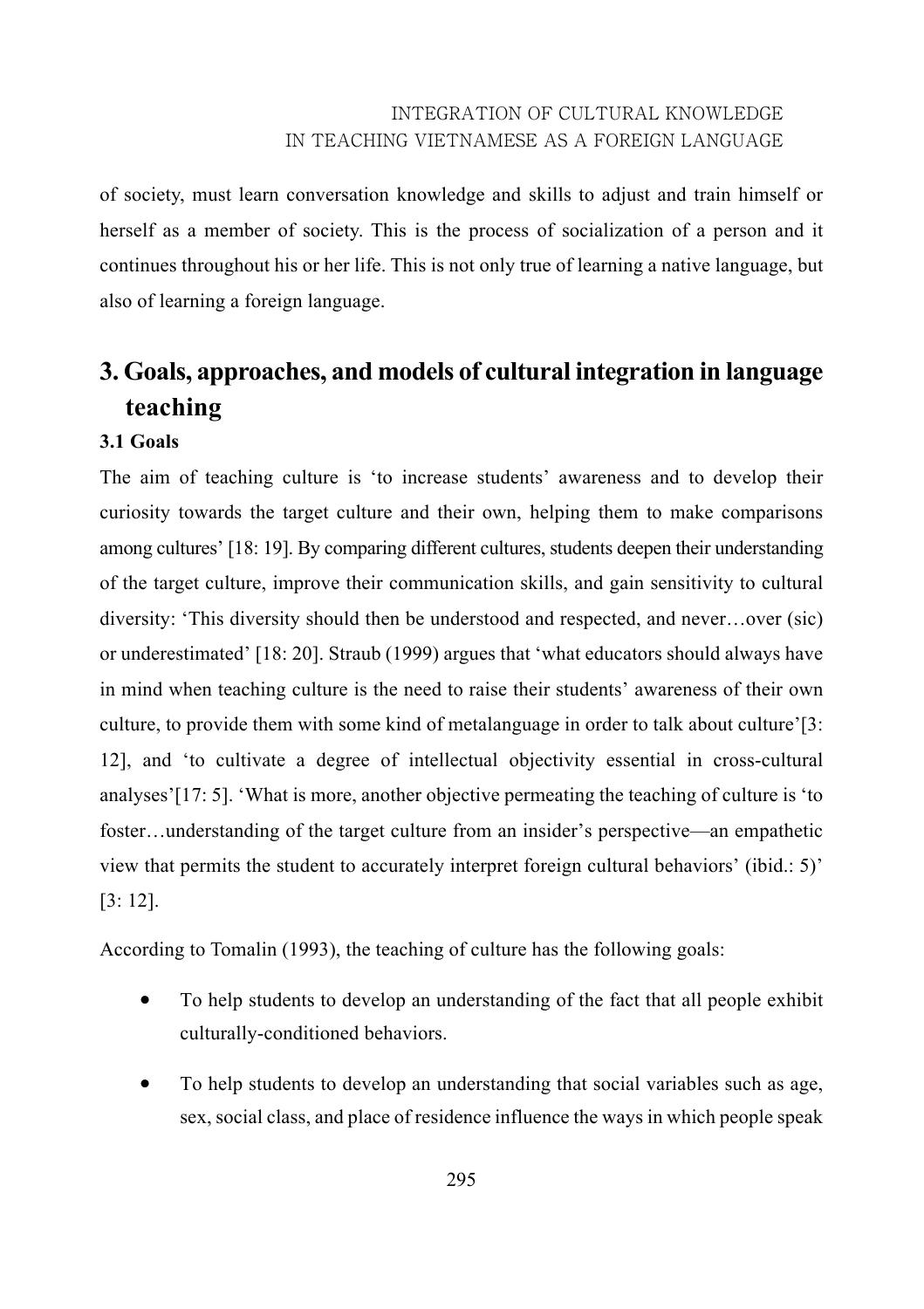The Journal of Kanda University of International Studies Vol. 34 (2022)

and behave.

- To help students to become more aware of conventional behavior in common situations in the target culture.
- To help students to increase their awareness of the cultural connotations of words and phrases in the target language.
- To help students to develop the ability to evaluate and refine generalizations about the target culture, in terms of supporting evidence.
- To help students to develop the necessary skills to locate and organize information about the target culture.
- To stimulate students' intellectual curiosity about the target culture, and to encourage empathy towards its people. [see 19 : 7-8].

#### **3.2. Approach**

In language teaching, to integrate culture and language, there are three main approaches as follows:

- Teaching culture explicitly: equipping students with a basis from which to develop knowledge of the target culture. Its disadvantage is that the target culture content is only expressed at a relative level; the integration of teaching the language and teaching the culture has not been satisfactorily resolved.

- Teaching culture by the communication method: in this method, teachers can teach culture to students according to the motto 'study paired with practice'. Through emphasizing the communication function, culture is naturally integrated with language, it is not combined "artificially" as in the explicit teaching method above. During practice, teachers integrate cultural content into the use of language, helping learners acquire knowledge of the target culture through their own experience of using the language.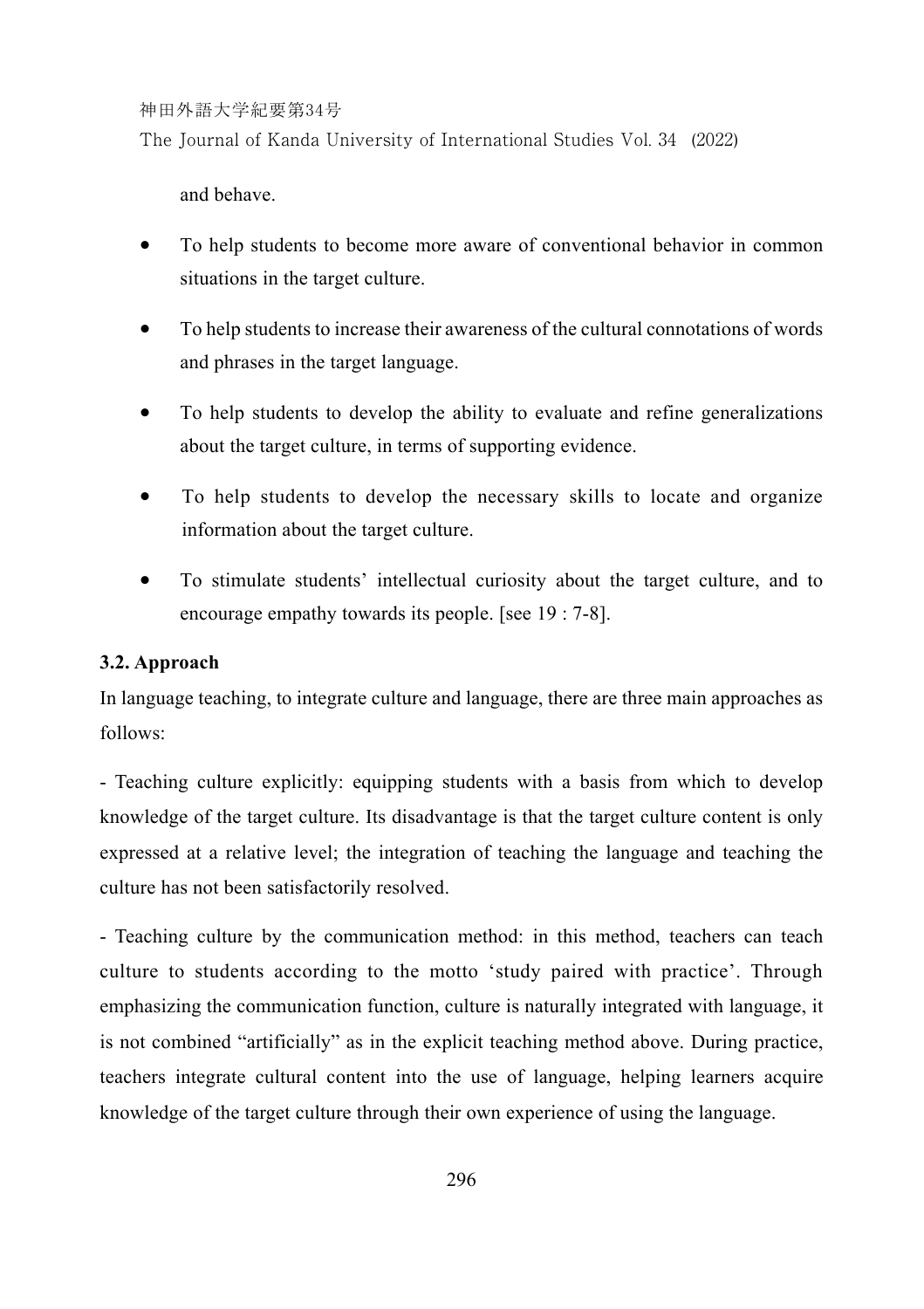- Teaching culture according to the method of intercultural communication: this method utilizes the advantages of the two methods mentioned above. Students not only learn the knowledge of the target language but also develop cultural awareness and competence in different cultures. This development is continuous and dynamic, from unknowns to knowns, from existing experience to new knowledge; at the same time the intercultural communication is conducted by students of different cultures.

#### **3.3. Paradigm**

Byram (1994) proposes a model of teaching foreign language and culture with four basic components: language learning, language awareness, cultural awareness and cultural experience. First, students have to learn language knowledge. Then, through the cultural information provided, students can see the difference between the source language-culture and the target language-culture. Next, through practice, students will acquire the ability to communicate in the target culture.

Under this teaching model, students are encouraged to recognize what is relevant to the target culture, become tolerant, and accept the diversity and difference of the target culture. Learners who understand the target language's culture will have a more positive view of that culture and become more tolerant of other people's culture, exactly as Fleet (2006) stated: 'Establishing a tolerant classroom atmosphere in which all cultures are celebrated and explicitly teaching about the target culture enables language teachers to affect student attitudes towards the target language and culture in a positive way' [4:25]. By combining language use with the comparison and experiences of the source and target culture, as well as learning and practicing on the intersection of two such languages and two cultures, students will gain intercultural communication ability. This ability helps students to understand both the universality and specificity of the cultures, understand deeply the influences of culture on language, as well as respecting other cultures, easily integrating with the multicultural world of today [see 10:10].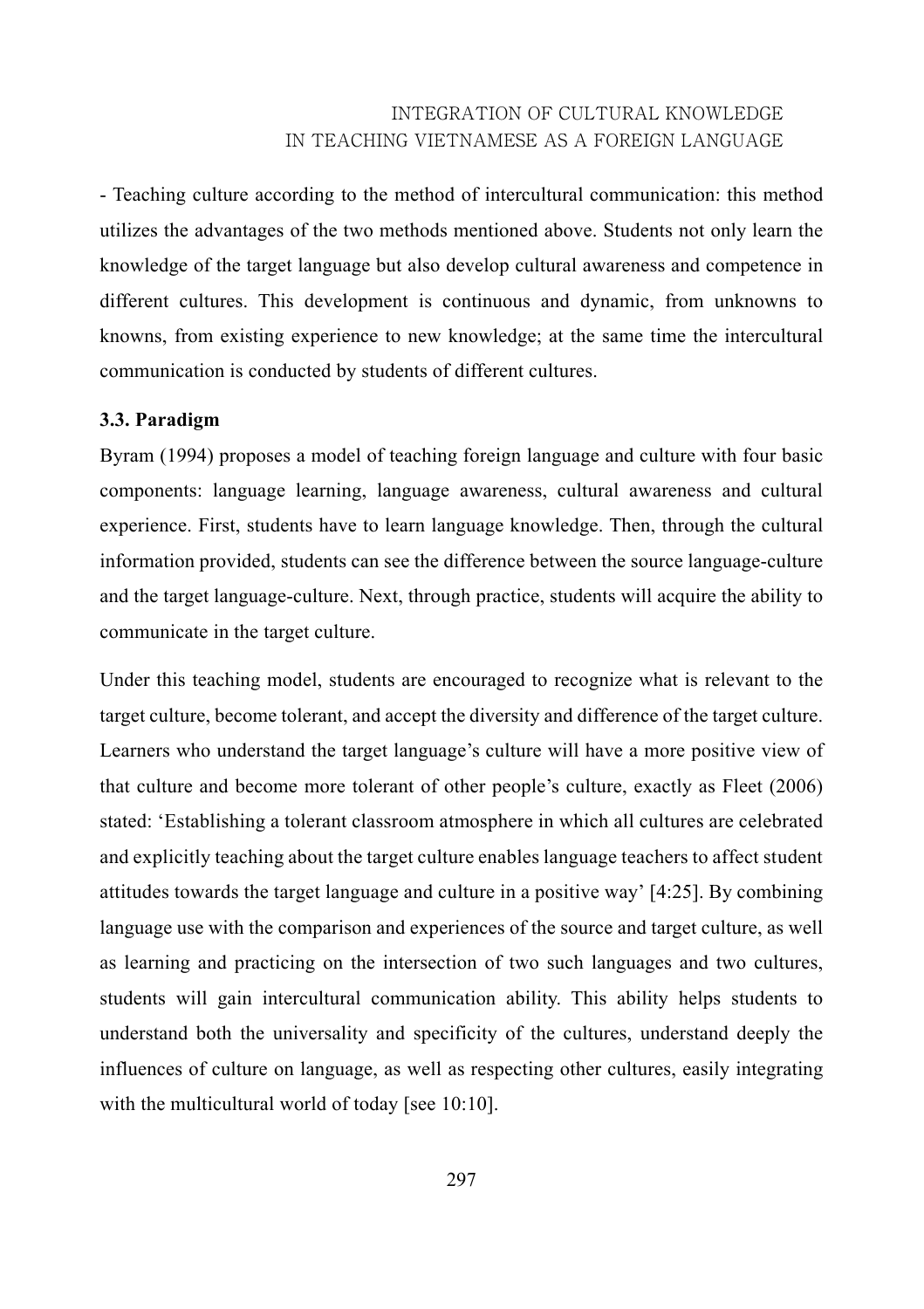神田外語大学紀要第34号 The Journal of Kanda University of International Studies Vol. 34 (2022)

# **4. Methods and content of cultural transmission in Vietnamese language teaching**

#### **4.1. Important factors in the formation of communication competence**

**- Language-cultural information shared by the community**: For native speakers, this information is naturally absorbed in the process of 'growing up', but for foreigners, it comes from a long-term cumulative process via schools and social practices. Cultural communication pervades most daily interactions. This kind of cultural information is implicit, and manifests in linguistic acts such as greetings, apologies, compliments, dates, invitations, and so on; or in vocabulary which conveys cultural characteristics such as color words, kinship words, taboo words, etc.; or in the use and degree of euphemism, politeness, humility, reverence, etc.; words which express political orientation, sexism, religion, and so on; or notions of privacy, space, time, etc. These expressions create cultural differences and diversity, which can vary greatly from one culture to another. They are used in certain pragmatic and socio-cultural conditions.

In Vietnamese, it is necessary to pay attention to interpersonal relationships and the principle of politeness/respect: on the linguistic side, interpersonal relationships are expressed by variation in address, based on age and hierarchy (in the family and in society); while the principle of politeness is often expressed in the use of vocative pronouns and words of respect and politeness at the beginning of a sentence, such as *xin* or *dạ,* or at the end of a sentence, such as *ạ,* etc. To illustrate for this, we can take the following example:

| Thu Thảo: Xin chào ông.         | Thu Thao: Good morning, sir.      |
|---------------------------------|-----------------------------------|
| Giám đốc: Chào cô. Mời cô ngồi. | Director: Hello. Please sit down. |
| Thu Thảo: Da, xin cảm ơn ông    | Thu Thao: Thank you               |

(TV1, Lesson 4, p.77).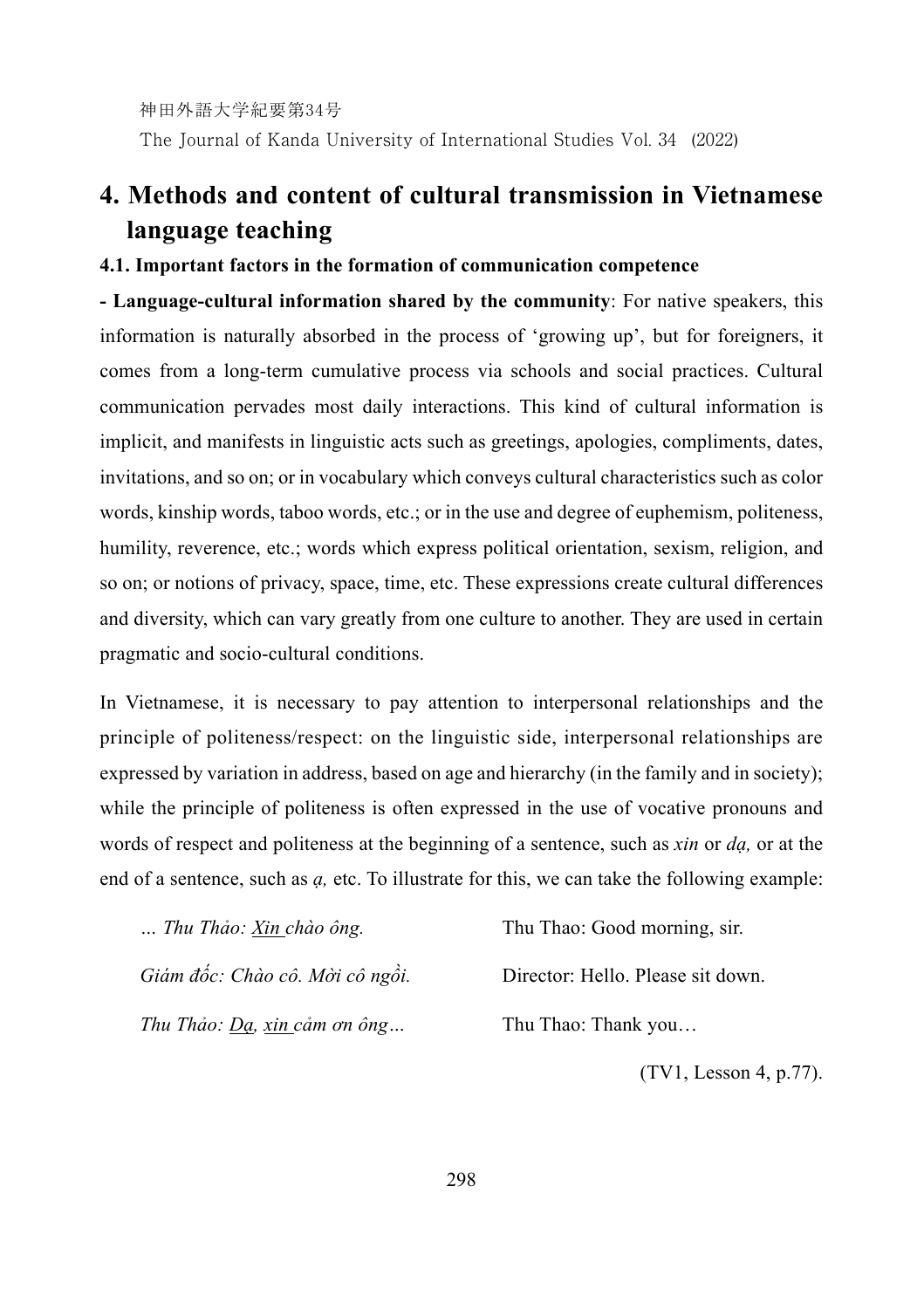In this conversation, there are two things that need to be explained: the personal addresses *ông* and *cô,* and the use of the words *xin* and *dạ* by Thu Thao. In the conversation, Thu Thao used *dạ* and *xin*, and the director didn't. If the teacher doesn't explain the principles of respect and politeness in Vietnamese language and culture, students won't know how to use corectly the words *ông*, *cô*, *dạ,*and *xin*.

**- Socio-linguistic norms:** are a set of verbal and non-verbal rules used in a given situation. Typically, they are patterns of sentences/utterances or behaviors used by the community in communication.

For example, some non-verbal aspects of greetings are that Americans often shake hands or hug, Japanese bow, Vietnamese smile and nod, and Thai people often nod and clasp their hands together. Some verbal aspects of such greetings are that American or Japanese people often use expressions that have a fixed pattern and are "positioned" according to time, such as "Good morning"*/* おはようございます, "Good afternoon"*/* こんにちわ*,* and "Good evening"*/* こんばんわ, but Vietnamese people don't. Vietnamese greetings don't have a fixed formula but are customized according to the situation and relationship with the interlocutor. Vietnamese people also rarely say "thank you" or "sorry". Instead, the Vietnamese just smile, but each kind of smile expresses a different meaning, and to understand that difference, cultural competence is required.

**- Cultural images:** are images formed by different ways of viewing things in each culture. For example, the specific spatial structure of a glass is expressed differently in Vietnamese (a), English (b) and Japanese (c): (1) a. *Nước đầy đến miệng cốc* (The water is full to the mouth of the glass) ; b*. The water is full to the rim of the glass* (Nước đầy đến mép cốc), *c.*  $\exists y \mathcal{P}/\exists t \rightarrow \mathcal{C}$   $\mathcal{P}/\mathcal{P}$  (A lot of water is in the glass/ Nước nhiều trong cốc/); (2) a. *Nước đầy đến lưng cốc* (The water is full to the back of the glass), b. *The glass is over half-full of water* (Nước đầy đến nửa cốc); c. コップはんぶんの水 (Nước đầy đến nửa cốc*/* The glass is half-full of water) ; (3) *a. Cốc này bị sứt ở đít* (The glass is chipped at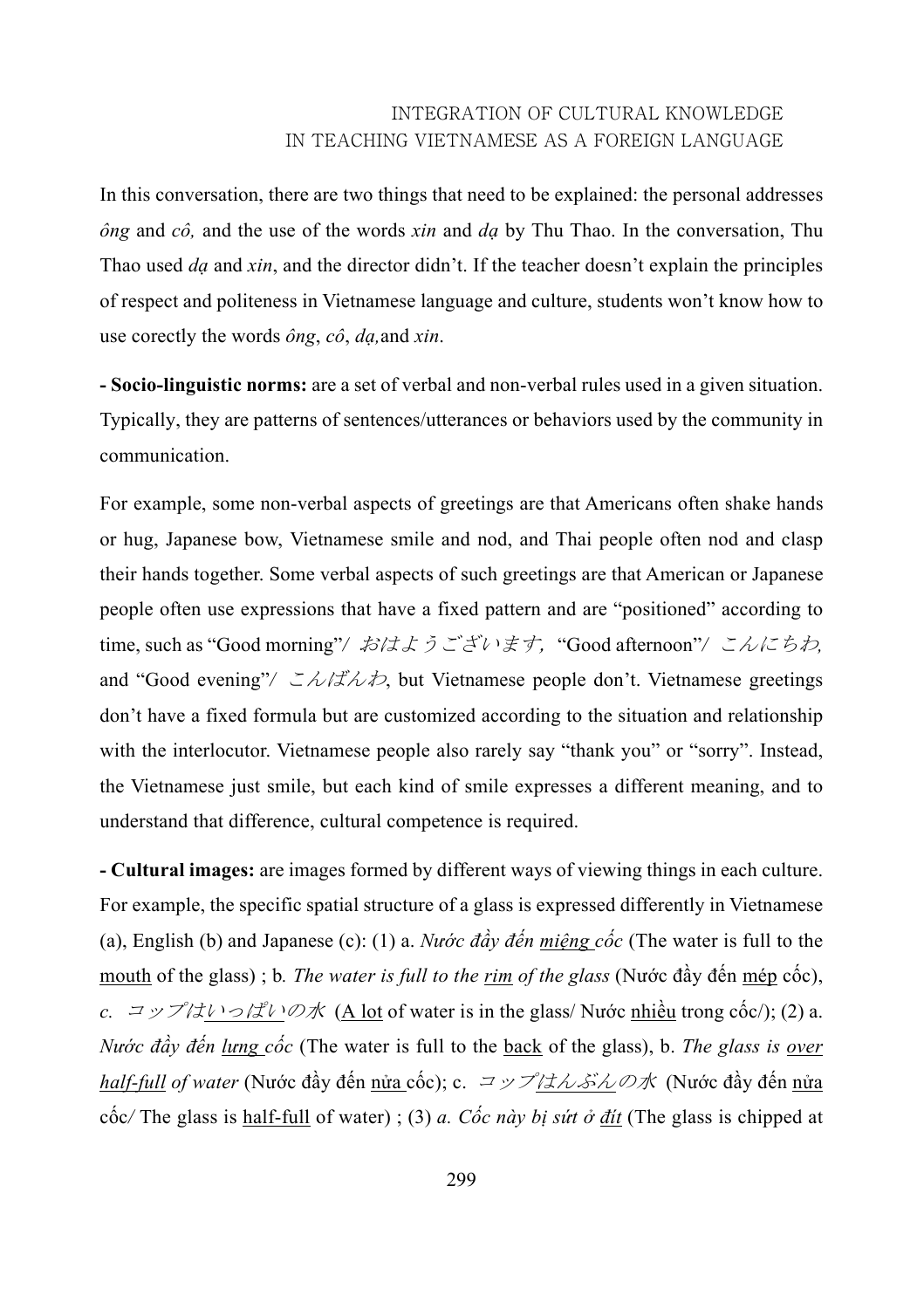神田外語大学紀要第34号 The Journal of Kanda University of International Studies Vol. 34 (2022)

its butt); b. *The glass is chipped at the bottom* (Cốc này bị sứt ở đáy) ; c. コップの底が 壊れる(*The glass is chipped at the bottom*)[7: 80].

In addition, the Vietnamese (a), the British (b), and the Japanese (a) have different ways of looking at certain objects and phenomena, such as: (4) *a. lỗ kim* (the hole of a needle), b. *the eye of a needle* (mắt kim), c.針の穴 (needle hole); (5) a. *Sữa nóng có váng trên mặt* (Hot milk with scum on it), b. *Hot milk with skin on it* (Sữa nóng có lớp da trên mặt), c.温かいミルクに膜<u>が張る</u> (Hot milk with stretch membrane on it/ Sữa nóng có màng căng trên mặt).

Another example is the image of dragons and owls: Dragons in Eastern culture are generally a symbol of power, nobility and authority; in the West, they are often considered a fierce and cruel creature. And owls in Vietnamese culture are generally a symbol of bad luck; in Japanese culture, they are generally a symbol of good luck; and in Western culture, they are generally a symbol of paranormal wisdom and fierce intelligence, etc.

In general, the above factors contribute to the formation of communicative capacity, and the processes of both developing textbooks as well as teaching Vietnamese should focus on these points.

#### **4.2. Notes on cultural content in teaching Vietnamese**

As mentioned, language teaching content must be associated with cultural content. In order for students to be aware of the cultural features expressed in the language, the teacher can bring up a discussion topic about cultural characteristics related to the target language form. Linguistic content (phonetics, vocabulary, grammar) and cultural content must be selected and combined together to serve the performance of a communicative act; for example, when teaching the structure of asking someone's age, it could be explained to students that in Vietnam, people may ask someone's age at the first meeting. Lessons in the textbook should help students to perform the communication acts with topics such as *greetings,*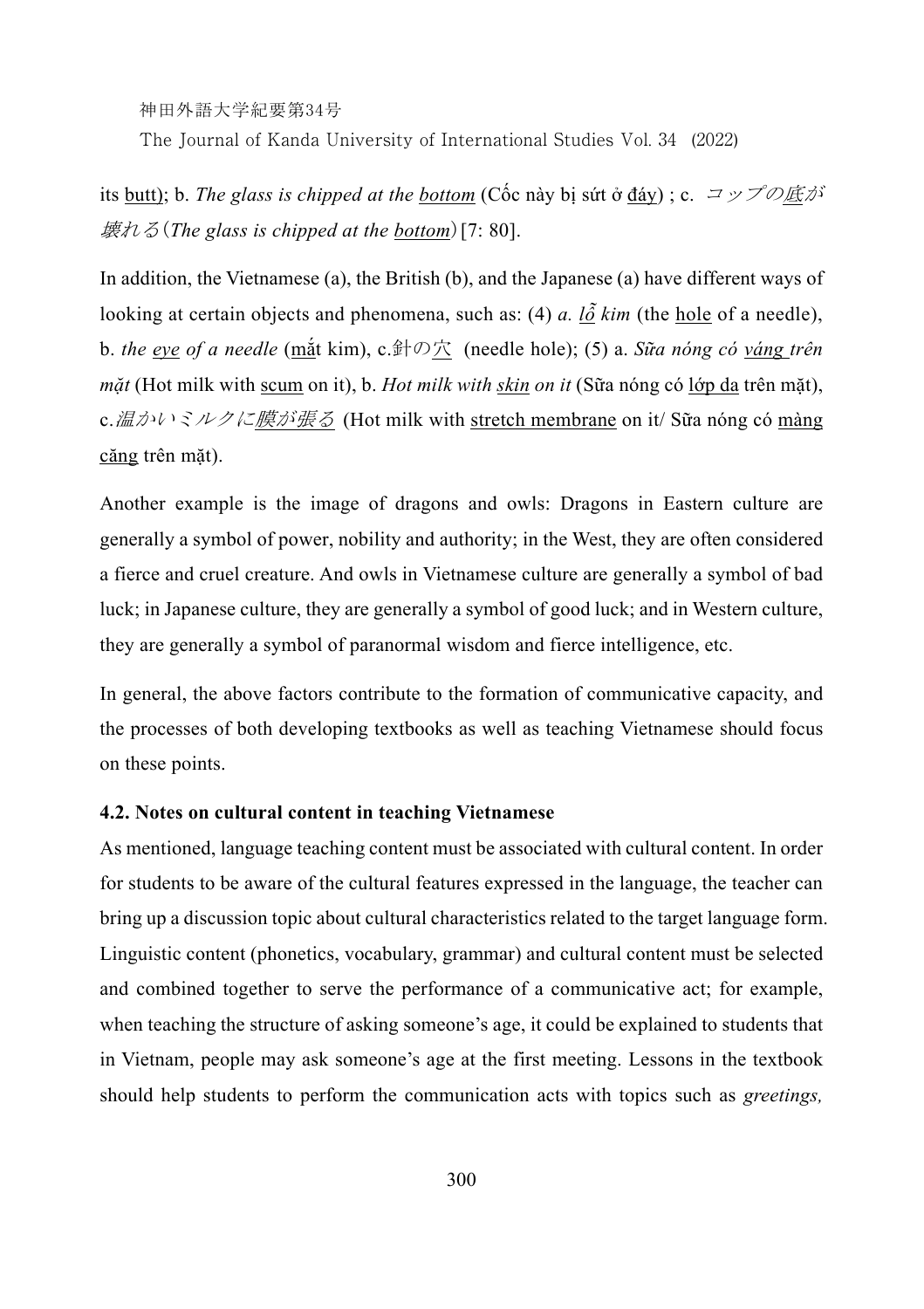*asking directions, eating, buying and selling*, and so on. All the requirements of the lesson must be expressed in terms of the standard of language knowledge and communication skills.

Cultural content related to language is often considered important in teaching Vietnamese, for example in the following cases:

**- Greetings:** When meeting acquaintances, Vietnamese people often ask questions, such as: Chị đi đâu vậy?; Em đi học hả?; Chà, lâu quá không gặp! Mới đi đâu về đấy? (Where are you going?; Are you going to school?; Wow, long time no see! Have you just gotten back from somewhere?) For the Vietnamese, the above statements are very normal greetings. However, many foreigners find them surprising and intrusive instead of friendly and interested. Teachers should explain this in order for students to know how to respond in this situation.

**- Compliments:** To a compliment, Westerners, such as Americans, politely respond with 'Thank you'. But Vietnamese as well as Japanese often respond with a refusal: *Không, không phải vậy đâu/* そんなことないです (No, that isn't true) or sometimes: *Cám ơn, nhưng không phải vậy đâu/* ありがとうございます。でもそんなことないです (Thanks, but it isn't like that). When a compliment is rejected, Americans feel confused because they gave a wrong assessment, or they may think that a refusal is a strategy to receive more praise. This indicates that when Americans try to be friendly with Vietnamese people, and Vietnamese people express their modesty to Americans, the conversation could end awkwardly. Teachers should explain that refusing is seen as a sign of humility in Vietnamese culture.

Japanese rarely give a negative comment. For example, when close friends or relatives, etc. are asked to comment on a certain dish that has been cooked: if a dish is really not delicious, Vietnamese often say *Món này không ngon lắm* (This dish isn't very delicious),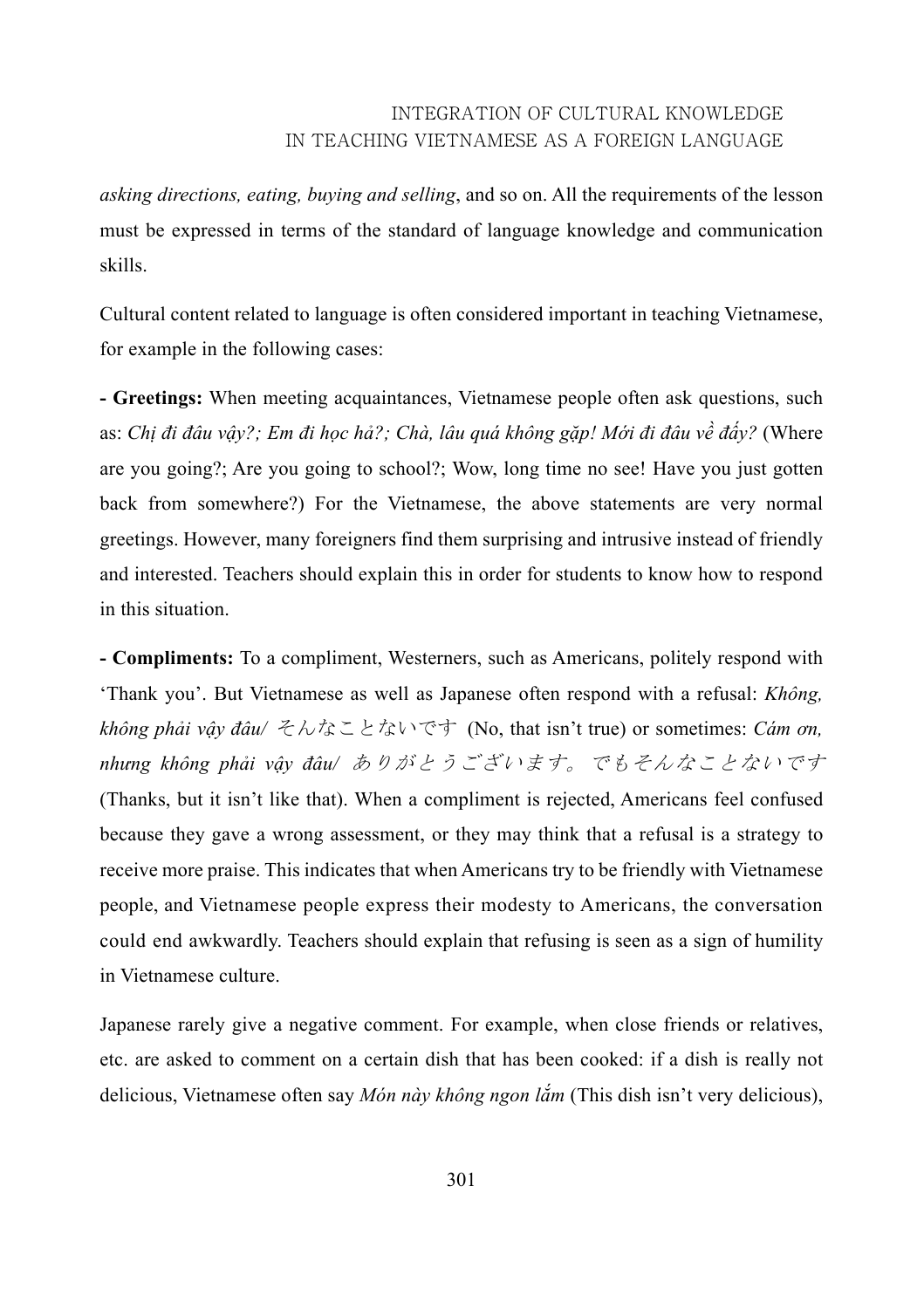The Journal of Kanda University of International Studies Vol. 34 (2022)

but Japanese often say この料理は美味しいです (This dish is delicious) or この料理は とても美味しいです (This dish is very delicious).

**- Expressing interest/care:** When meeting a foreigner, Vietnamese may ask the questions: *Em đã có gia đình chưa?* (Are you married yet?), *Lương cô bao nhiêu một tháng?* (How much is your salary per month?), and so on*.* Faced with such questions, foreigners may feel uncomfortable, even shocked, because the above questions seem to delve into their private life. For this situation, teachers should explain to students that the above questions are indirect language acts which just express caring and regard for the interlocutor. This can mitigate the culture shock a student might feel when asked such questions. The teacher can also explain that the answer depends on the relationship between the speakers: if they are close, s/he can answer, but if not, s/he need not answer the questions.

**- Lexical and 'cultural' meanings of words**: There are many Vietnamese words with meanings associated with culture and conveying cultural information, as follows:

**Personal pronouns:** Vietnamese and Japanese have more kinship words than English: *ông nội*/ 父方の祖父 (grandfather on the father's side), *ông ngoại/* 母方の祖父 (grandfather on the mother's side), *bà nội/* 父方の祖母 (grandmother on the father's side)*/ bà ngoại* おばあちゃん (grandmother on the mother's side), *bác/ chú/ cậu/ dượng*  (uncle) and *cô/ dì/ thím/ mợ* (aunt). In Japanese, although *bác/ cậu* (uncle, being mother's older brother or mother's younger brother) are written as  $\beta \rightarrow \infty$  or  $\beta \rightarrow \infty$ , they are both pronounced '*oji'*. However, *ông bà nội/ ông bà ngoại* (paternal/maternal grandparents) are all written as  $\hat{H}\hat{X}\hat{H}$ , while both *dì* and  $c\hat{o}$  are  $\hat{R}\hat{H}$ . So, when introducing them, the speaker usually begins by explaining 'father's side' or 'mother's side'; for example, *ông bà nội* (paternal grandparents) will be 父方の祖父母 (father's side grandparents), and *ông bà ngoại* (maternal grandparents) will be 母方の祖父母 (mother's side grandparents).

It should also be noted that when teaching personal pronouns, teachers should emphasize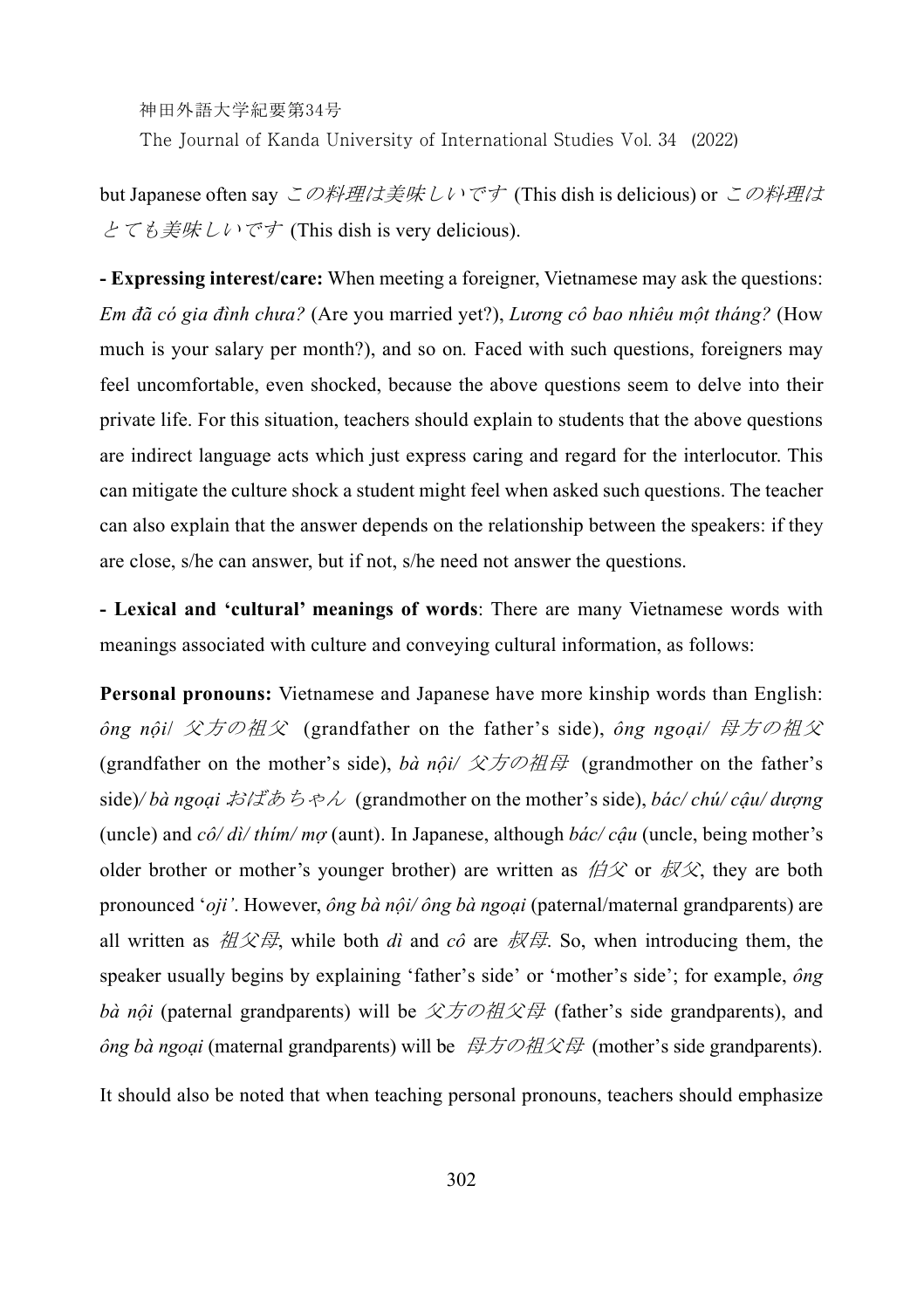the difference in usage between the pronoun *tao*  $\hat{f}$  (I<sup>3</sup>) and *tô*i  $\hat{\phi}$   $\hat{\phi}$   $\hat{\phi}$  (I<sup>4</sup>), or *chúng ta* 我々 (*we - including the listener*) and *chúng tôi* わたしたち (*we – excluding listeners*), as this is a distinction that many other languages don't have. Addressing others in Vietnamese is one of the difficulties for foreign students.

Students should be aware that age is very important in choosing a vocative or personal pronoun. For this reason, many Vietnamese people may ask the age of new acquaintances in order to address them properly.

**Words indicating position or location:** In Vietnamese, the words *trên* (on), *dưới* (under), *trong* (in), *ngoài* (out), among others, can be used from both an objective view and the subjective view of the speaker. Compare the way of speaking among (a) Vietnamese, (b) British and (c) Japanese: (5) (a)*Chim bay trên trời* (Birds fly 'on' the sky), (b*) Birds fly in the sky* (Chim bay "trong" trời), and (c)  $\hat{\beta}$  が空を飛ぶ (Birds fly Ø the sky); (6) (a) *Cá sống dưới nước* (Fish live 'under' water), (b) *Fish live in water*, and (c) 魚が水のなかを 住んでいます (Fish live in water). The British determine the location based on objective criteria: around the birds is the sky, around the fish is the water, so '*in*' (*trong*) is used; and Vietnamese people determine the location based on subjective criteria (the position and perspective of the speaker), so 'on' and 'under' *(trên, dưới)* are used.

This can be clearly seen in the two following utterances: (7) *Phòng ông ấy ở trên tầng 2*  (His room is on the 2nd floor), (8) *Phòng anh ấy ở dưới tầng 4* (His room is on the 4th floor) (TV2, lesson 6, p.62). Utterance (7) informs us that *His room is (up) on the 2nd floor* and the speaker's current position is <u>lower than the 2nd floor</u>; and utterance (8) informs us that *His room is (down) on the 4th floor* and the speaker's position is currently higher than the 4th floor.

Japanese students are often unable to distinguish *trên* (on) from *bên trên/ phía trên* (above

<sup>&</sup>lt;sup>3</sup> Used with close friends, family members or in casual, informal situations.

<sup>4</sup> Used in polite or casual situations.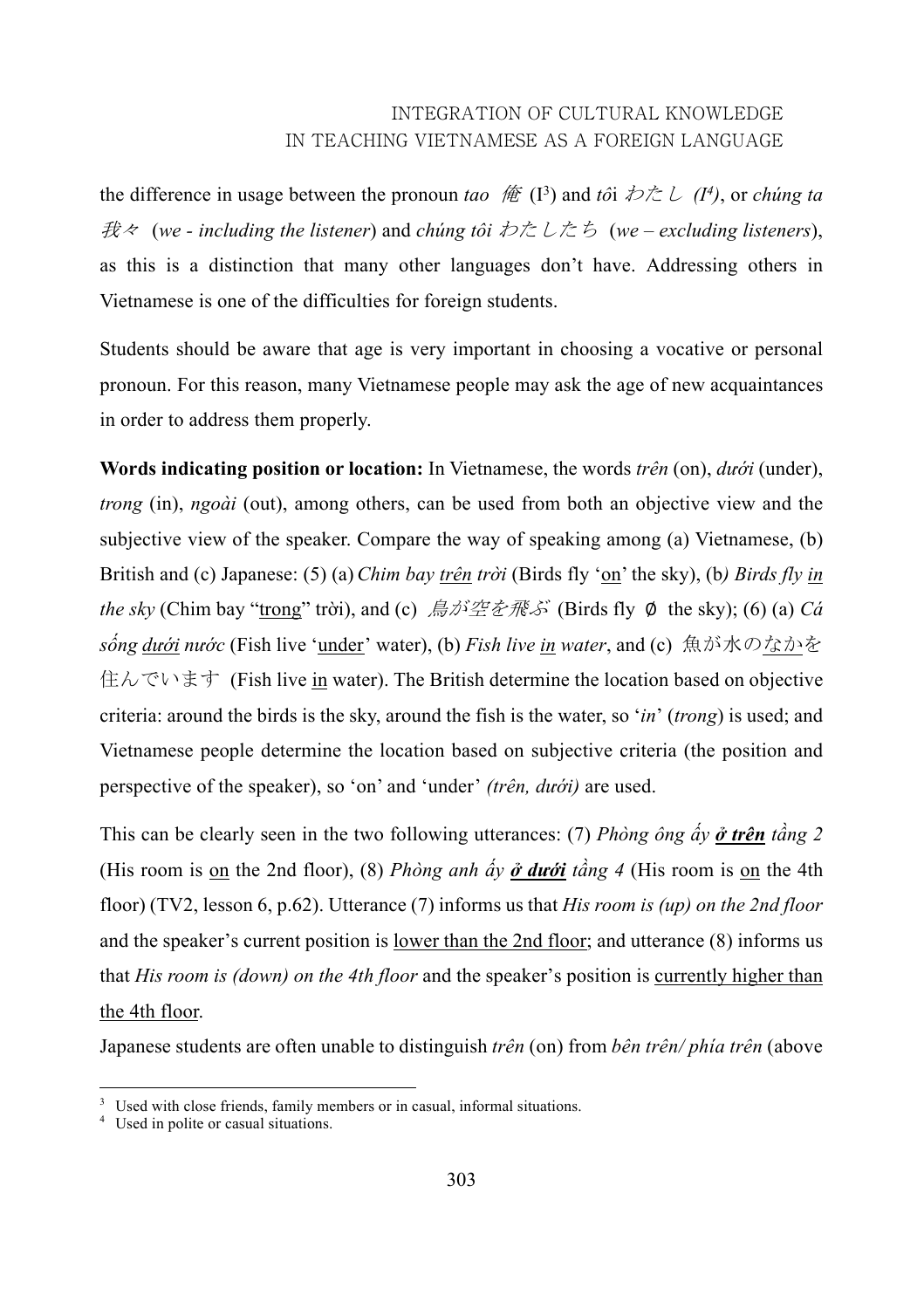The Journal of Kanda University of International Studies Vol. 34 (2022)

/上の方にあります), as in, for example, the sentences (9) *Bức tranh ở trên bàn* (The picture is on the table) (TV2, Lesson 6) and (10) *Bức tranh ở bên trên bàn* (The picture is above the table)、which can both be said as 絵が机の上にあります. Similarly, the sentence (11) *Ông ấy ở trên quán cà phê* (He is (up) in the coffee shop/ 彼は上のカフェ にいます), is usually misunderstood by Japanese as *Ông ấy ở bên trên quán cà phê* (He is above the coffee shop/彼はカフェの上にいます).

Another example is that many Japanese students will take the sentence (12) *Anh ấy ở ngoài sân* (He is (outside) in the yard*/* 彼は庭にいます) to mean *Anh ấy đang ở bên ngoài cái sân* (He is outside of the yard/ 彼は庭の外にいます.) Or the sentence (13) *Nhờ anh mang giùm hành lý của tôi ra xe* (Please carry my luggage outside to the car for me*/*  荷物を車に運んでください) is usually misunderstood as *Nhờ anh mang hành lý của tôi để bên ngoài xe* (Please carry my luggage to outside of the car for me*/* 荷物を車の外に 運んでください).

Another interesting example is that the English sentence (14) *He is walking in the rain:* can be said three ways in Vietnamese:

(14a) *Anh ấy đang đi trong mưa* (He is walking in the rain/ 彼は雨のなかを歩いている). (14b) *Anh ấy đang đi dưới mưa* (He is walking 'under' the rain/ 彼は雨の下を歩いている). (14c) *Anh ấy đang đi ngoài mưa* (He is walking outside in the rain).

However (14c) is usually misunderstood by Japanese as 彼は雨のそとを歩いている (He is walking outside of the rain/ Anh ấy đang đi bên ngoài cơn mưa)*.*

**Pure/Native Vietnamese and Sino-Vietnamese words**: For expressiveness, it is necessary to pay attention to the group of pure Vietnamese words (with common and informal, concrete, active features) and Sino-Vietnamese words (with formal, abstract, static features). And a common mistake made by many students is incorrectly using pure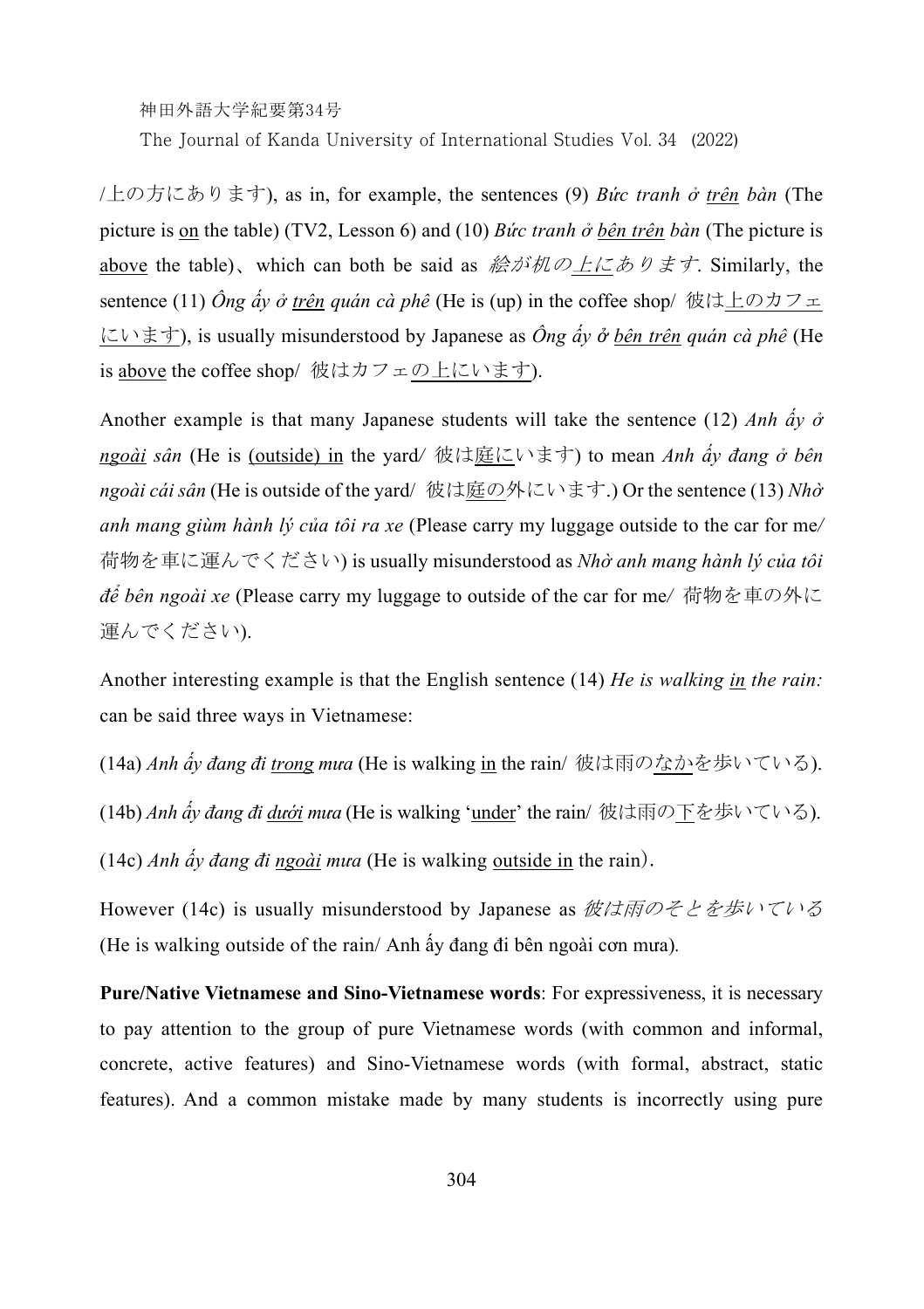Vietnamese and Sino-Vietnamese words in certain situations.

Regarding the informal vs formal features, it is necessary to explain to students the difference in meaning of word pairs such as *đàn bà (*女の人*)/ phụ nữ (*女性*) -* woman; *chết (*死ぬ*/) –* to die*/ hy sinh (*犠牲になる*)* – to sacrifice for one's country; *nhà khách (*ゲ ストハウス*)/ lữ điếm (*宿*/) -* inn; *ở lại (*止まる*)/ trú chân* (滞在する) - to stay;... among many other similar pairs.

To compare the concrete and active features with the abstract and static features, it is necessary to explain the difference of word pairs such as: *cỏ/thảo* (grass)*, bến xa/viễn phố* (far-off shores), *trẻ chăn trâu/mục tử* (child cowherder), etc. Pure Vietnamese words give us something specific and clear; Sino-Vietnamese words give us something vague and fuzzy. This can be seen through the analysis of the pure Vietnamese word *cỏ (grass*) and the Sino-Vietnamese word *thảo* (grass). Referring to the word *cỏ*, we can imagine it, it has meaning in itself. The word *thảo* isn't like this. First of all, *thảo* doesn't usually stand alone, and doesn't exist independently; and so in Vietnamese, it has a flickering character sometimes it is hidden and sometimes it appears. It is *cỏ* but it isn't *cỏ*, because in real life people see *cỏ* and walk on *cỏ* but never see or walk on *thảo*. Figuratively speaking, *cỏ* doesn't remind us of any image other than itself. Conversely, *thảo* exists only as a wordforming element: we often associate *thảo* with concepts such as *cam (*sweet*), thu (*autumn*)*, or *phương (*fragrant*)* which are elements that often go with *thảo* to create words, and we associate these with *vị ngọt/* sweetness (*cam thảo* - sweet grass), *mùa thu -* autumn (*thu thảo -* autumn grass), *hương thơm -* fragrance (*phương thảo -* fragrant grass), etc. These associations create a 'field of alliance' around *thảo.* This is why Sino-Vietnamese words can be said to have fuzzy and abstract characteristics [see 12:20], and this feature of Sino-Vietnamese words is extensively exploited in literary language.

Similarly, Japanese also has many Sino-Japanese word associations, as seen, for example,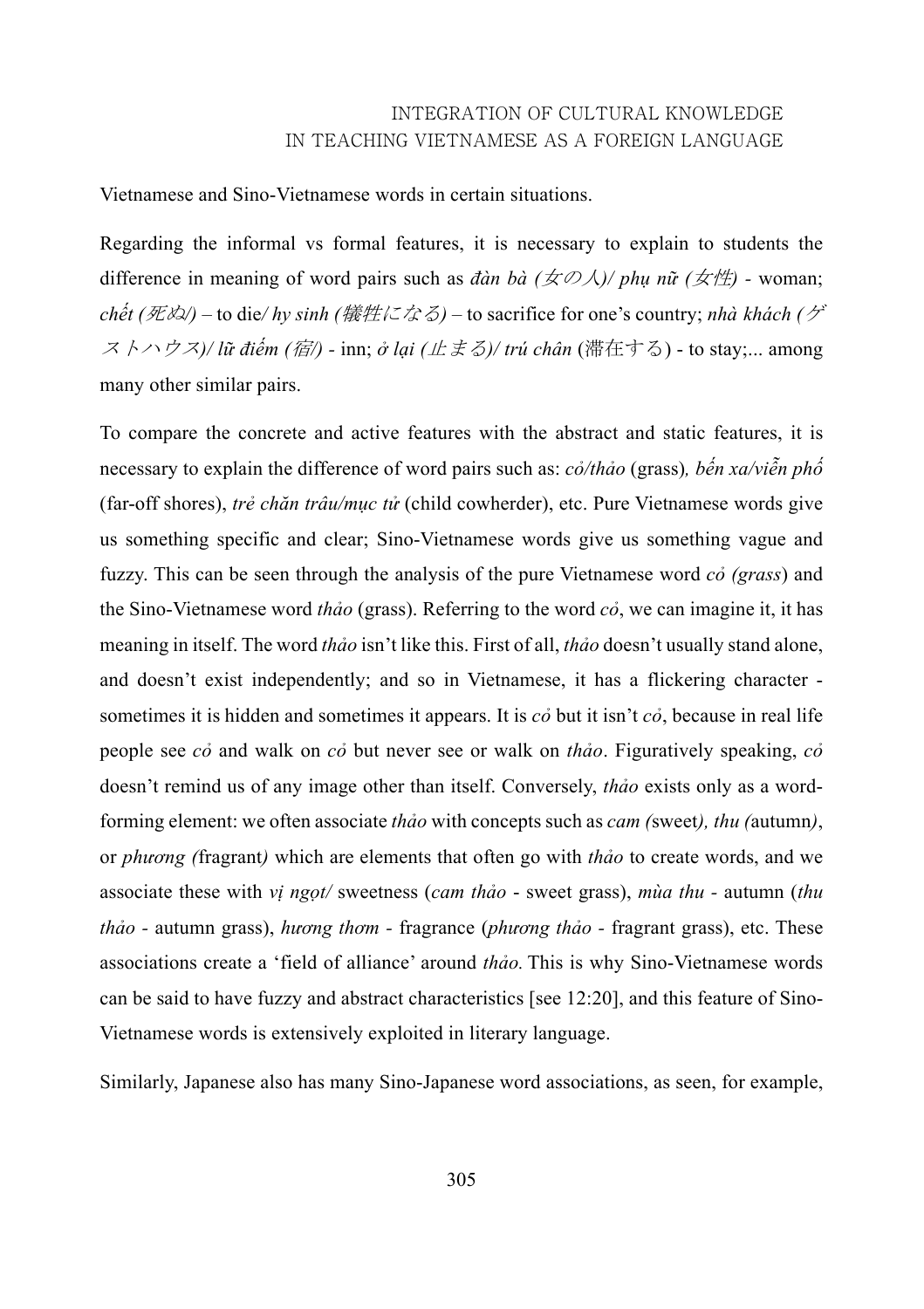神田外語大学紀要第34号 The Journal of Kanda University of International Studies Vol. 34 (2022)

in *lửa* (ひ) / *hỏa* (火) - fire; *nước* (みず) / *thủy* (水) - water; *núi* (やま) / *sơn* (山) mountain;  $c\delta$  ( $\leq$   $\geq$ ) / *thảo* (草) - grass; and so on.

**Expressiveness of words**: Vietnamese has many synonyms but they are different in cultural expressiveness. It is very difficult for students to choose words that are correct in both meaning and sentiment. Take color words, for example: even for the same color, Vietnamese has a rich array of words with a variety of expressions for each shade. For instance, to describe the color red, Vietnamese has: *đỏ au, đỏ bừng, đỏ chét, đỏ choé, đỏ* chói, đỏ gay, đỏ hoe, đỏ hoét, đỏ hỏn, đỏ ké, đỏ lừ, đỏ lưng, đỏ ngầu, đỏ quach, đỏ rần, đỏ *thắm,* etc. These words differ in color, tone, and in the speaker's perception: all are red, but *đỏ loét, đỏ lòm* are disgusting; *đỏ tươi, đỏ ửng* are beautiful; *đỏ rực, đỏ ối* evoke strong feelings, etc. [see 10:22].

Another example is expressions for death. Teachers should explain to students how to choose suitable words, according to the following criteria: manner of death: *tự tử, hy sinh, bỏ mạng* (suicide, sacrifice, perishing); status/class of the deceased: *băng hà* (for a king), *viên tich* (for a high-level Buddhist monk), *quy tiên* (for an elderly person); attitudes and feelings towards the dead: *yên giấc ngàn thu* (rest in peace) / *về với tổ tiên* (return to ancestors) *khuất núi* (disappear from the mountain)/ *qua đời* (pass through life) */mất* (pass away)/ *chết* (die)/ *hầu Diêm Vương* (serve the King of Hell)*/ tắt thở* (stop breathing) and so on [see 10:26]. Similarly, the word 'die' in Japanese can be said many ways, depending on the situation, such as 私のお父さんはなくなりました (My father passed away/ Ba tôi <u>đã mất</u>); *彼は<u>死にました</u>* (He died/ Ông ấy đã chết); *彼は犠牲になりました* (He has sacrificed his life for his country/ $\hat{O}$ ng ấy đã hy sinh) – just as the verb  $\hat{\mathcal{L}} \times \hat{\mathcal{F}}$  (eat/ ăn) can be used in a casual situation but one should use  $\mathcal{Z} L \mathcal{L} \mathcal{N} \mathcal{Y} \neq \mathcal{F}$  (partake/dùng) in a formal situation, etc.

Through the above examples, we see that the lexical and cultural meanings of words are very important: Teachers must equip students with both the lexical and the cultural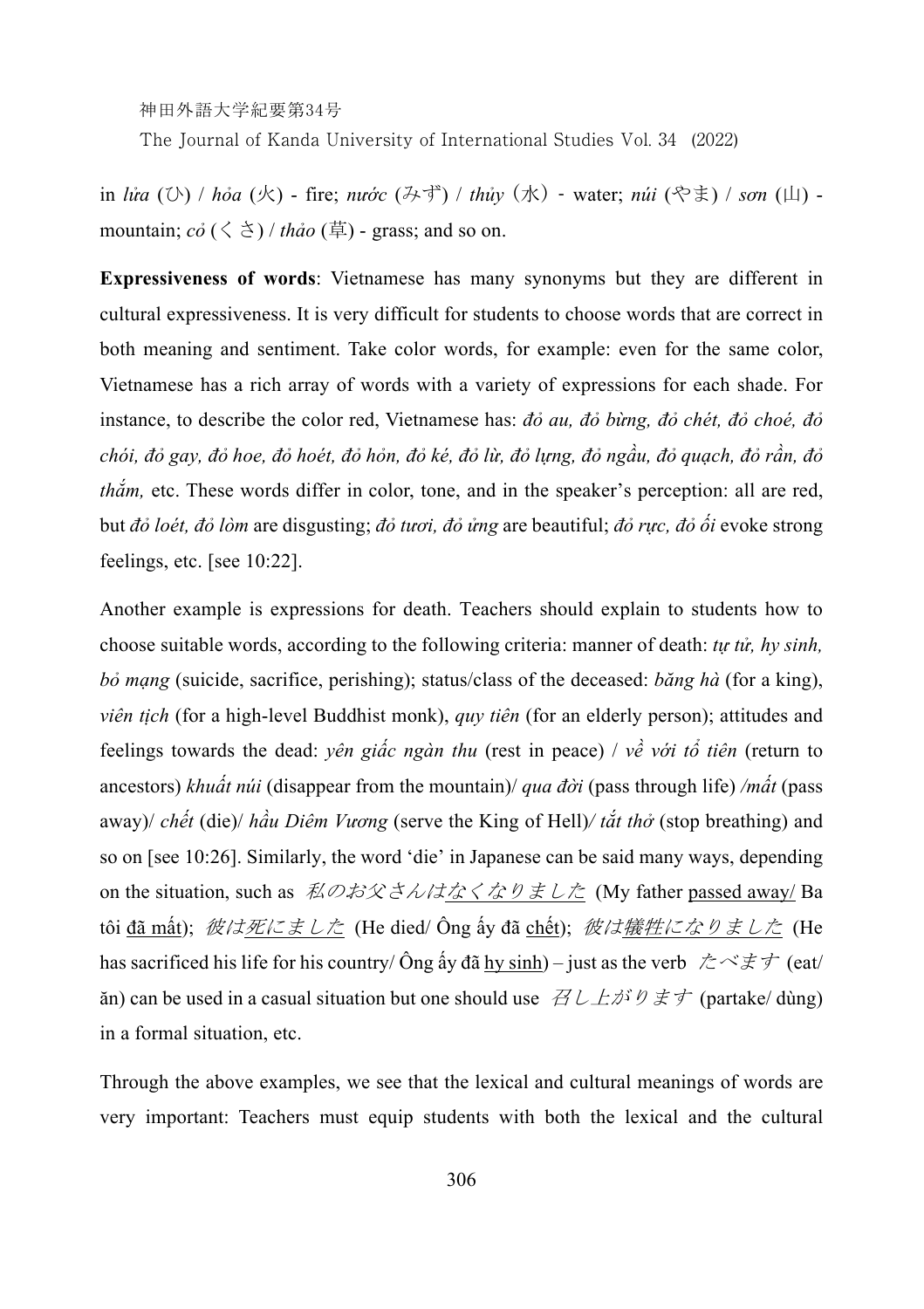meanings of words.

- **Linguistic - cultural information**: Teachers should clarify the content of this information, and help students understand and express it through language. More specifically, teachers should help students understand appropriate social communication, the 'act meanings' of words, appropriate or inappropriate behaviors, etc. The following examples could be examined to clarify this:

Example 1: Lan asks Chi about her boyfriend's family

- *…* Lan: *À, chị hiểu rồi. Thế, gia đình anh ấy có mấy người?*  Ah, I see. So, how many people are there in his family?
	- Chi: *10 người. Bố mẹ anh ấy sinh 8 người con, 2 trai, 6 gái. Anh ấy là con cả trong gia đình. Em út anh ấy năm nay mới 6 tuổi.*

10 people. His parents gave birth to 8 children, 2 boys and 6 girls. He is the eldest child in the family. His youngest brother is only 6 years old this year.

Lan: *Quê anh ấy ở xa quá! Gia đình anh ấy đông quá! Em không sợ à?*  His home town is so far away! His family is so big! Aren't you afraid?

Chi: *Không. Tại sao phải sợ, hả chị?* [TV1, bài12, tr.159] No. Why would I be afraid ? [TV1, lesson 12, p.159].

In this conversation, the utterances have simple vocabulary and structure. However, students will not understand why Chi should be afraid if they don't understand that in Vietnam, when the parents are old, the eldest child often takes care of the younger ones on behalf of the parents.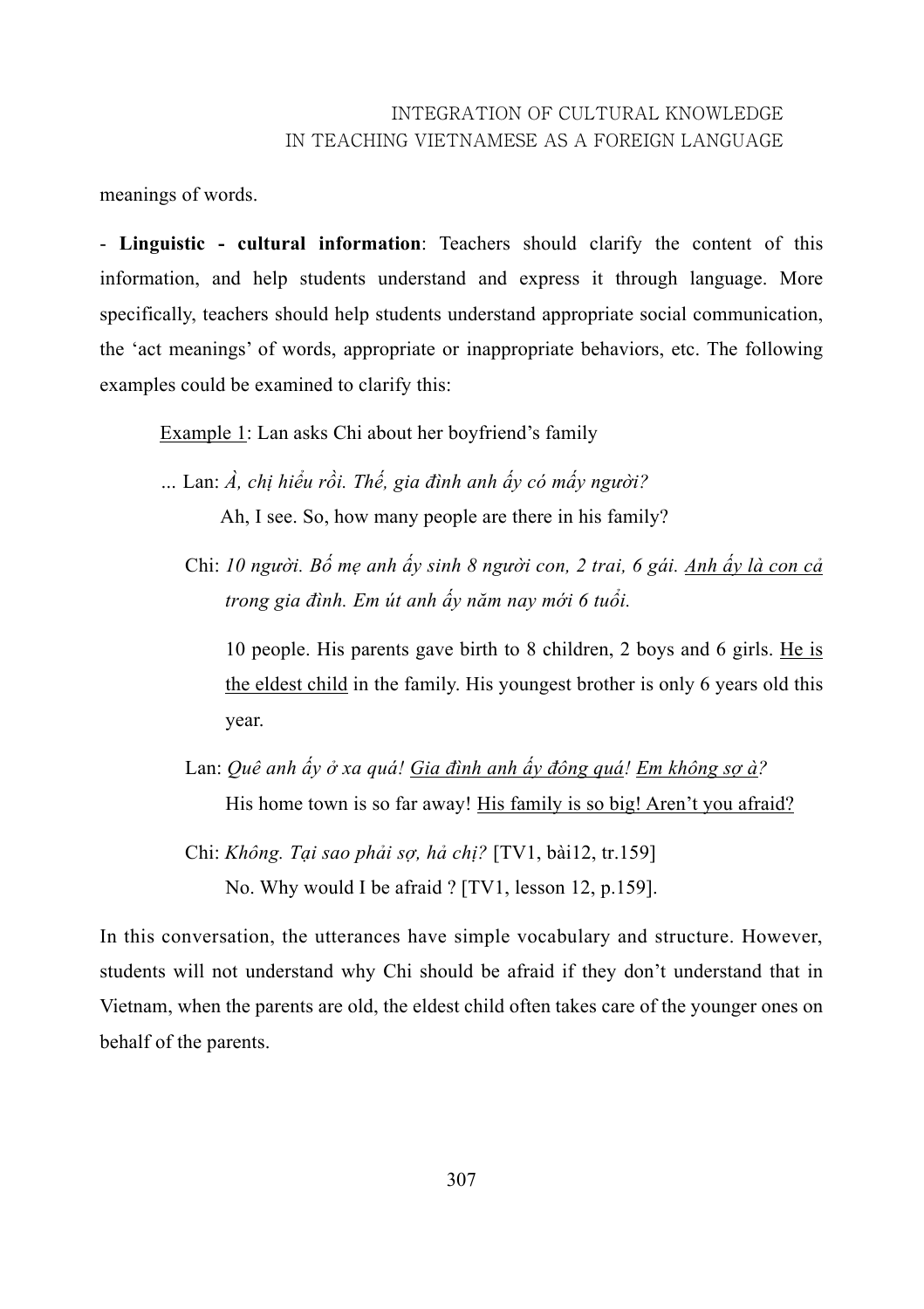The Journal of Kanda University of International Studies Vol. 34 (2022)

Example 2: Sandy just came to Vietnam to practice Vietnamese. She is talking to a Vietnamese friend.

- Sandy: *Chắc tôi phải về nước sớm thôi. Tôi không thể …*  I must go home soon. I can't…
- Mai: *Sao vậy? Chị định ở đây 6 tháng mà.*  Why? You were going to stay here for 6 months.
- Sandy: Chỗ tôi ở tro không tốt. Bà chủ nhà tro quá tò mò. Ông chủ nhà tro cũng vậy. *Họ luôn luôn hỏi tôi: "Cô đi đâu vậy?"*

My accommodation isn't good. The landlady is too prying. So is the landlord. They always ask me: 'Where are you going?'

- Mai: *Ồ, cái đó không phải là tò mò đâu!* Oh, that's not prying!
- Sandy: *Còn đi ra đường, tôi thường bị hỏi: "Bao nhiêu tuổi? Có gia đình chưa?" Tôi luôn luôn tự hỏi tại sao người ta tò mò quá vậy.*

 And when I go on the street, I am often asked: 'How old are you? Are you married?' I always wonder why people are so inquisitive.

- Mai: *Ồ, không phải như chị nghĩ đâu.* Oh, it isn't what you think.
- Sandy: Ở nước tôi, người ta không hỏi tuổi phụ nữ hay hỏi về chuyên gia đình một cách *tọc mạch như vậy. Người ta cũng ít khi hỏi "Đi đâu đấy?".*

 In my country, people don't ask a woman's age or ask about her family matters in such a nosy way. People rarely ask 'Where are you going?'

Mai: *Ở Việt Nam, câu hỏi "Đi đâu đấy?" thường được dùng thay cho lời chào khi*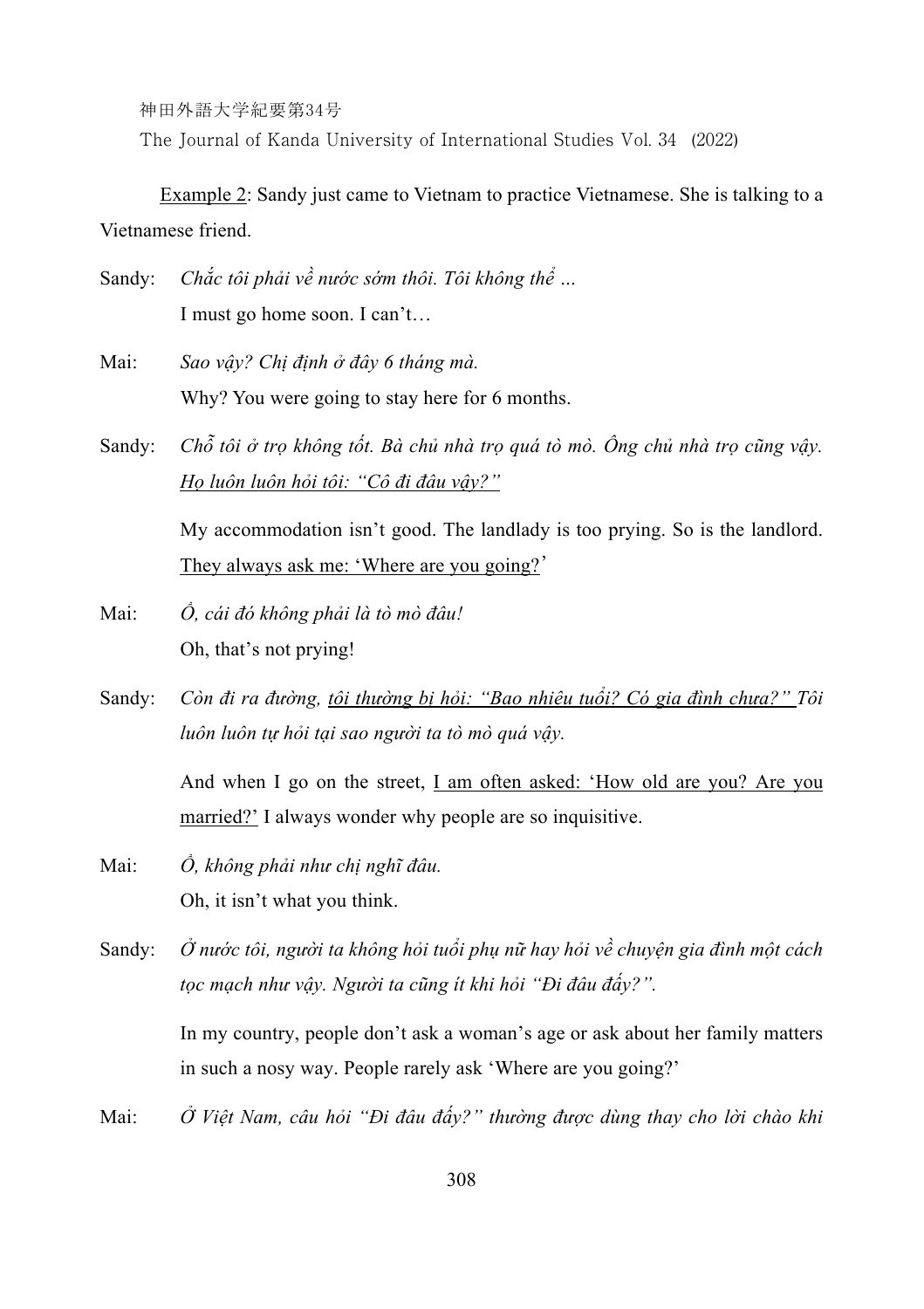*gặp nhau, chứ không phải tò mò đâu.* 

 In Vietnam, the question 'Where are you going? is often used instead of a greeting when meeting someone; it isn't nosiness.

Sandy: *Thú thật, tôi thấy khó quen được với cách chào hỏi kiểu như vậy. Chính vì thế mà tôi định về nước sớm.* 

> Honestly, I find it hard to get used to these kinds of greetings. That's why I'm going to return home early.

- Mai: *Cố gắng thêm một, hai lần nữa, chị sẽ quen ngay thôi mà.*  Try one or two more times, you'll soon get used to it.
- Sandy: *Tôi cũng mong như vậy. Thôi, chúng ta đi ăn tối đi.*  I hope so. Well, let's go to dinner.
- Mai: *Được, nhưng hôm nay chúng ta sẽ trả tiền theo "kiểu Việt Nam." Tôi sẽ đãi chị bữa ăn tối nay. Đồng ý không?* [TV4, bài 9, tr.93].

 Okay, but today we will pay the bill in the Vietnamese style. I'll treat you to dinner tonight. Agreed? [TV4, lesson 9, p.93].

The above conversation is a typical example of cultural integration in teaching Vietnamese. After clarifying the differences between Vietnamese culture and Sandy's own culture, teachers can expand the topic and relate it to each student's own culture. The class can also discuss what they would do or how they would feel if they were Sandy, or the "Vietnamese style" of payment, etc.

In general, when encountering words and phrases containing cultural information, teachers should explain, provide relevant cultural knowledge, and help students understand what the writer really wants to express. In this way, students have a basis to understand the entire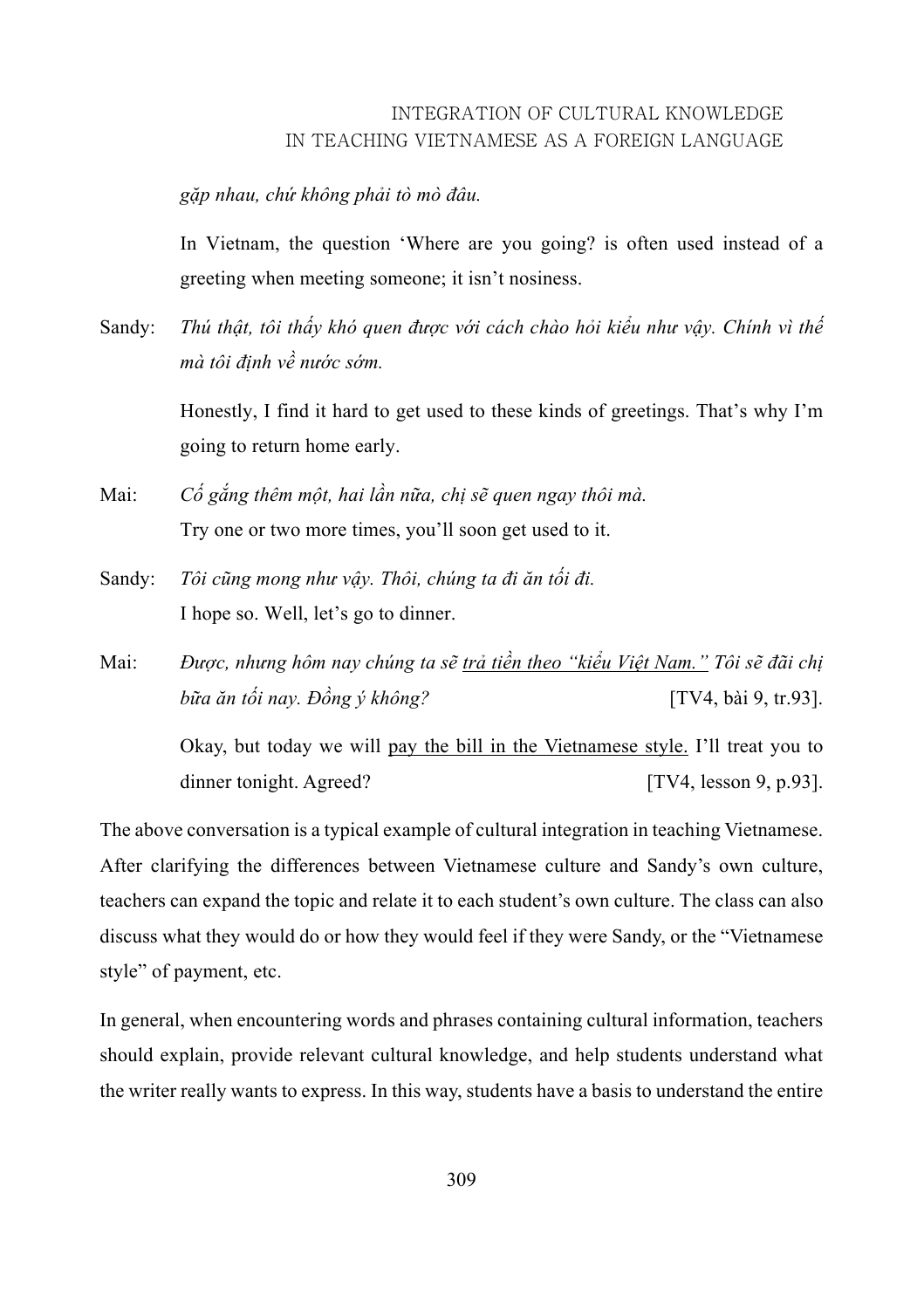The Journal of Kanda University of International Studies Vol. 34 (2022)

text.

#### **4.3. Methods of transmission of cultural knowledge**

Firstly, teachers should use real resources from the target language community to help students have authentic cultural experiences. Of course, teachers need to select and adjust materials to suit the age and level of students. In addition, teachers should use different types of learning activities including exercises, discussion-problem solving, games, quizzes, role plays, etc.

A very good way to learn is 'immersion'in the target culture: 'From the first day of class teachers should have prepared a cultural island in their classrooms … students want to feel, touch, smell, and see the foreign peoples and not just hear their language' [13:3]. So to some extent, the classroom must become a "cultural island", in which students will experience culture in a quasi-native environment. That is, the teacher has to create a "third culture," or an intermediate environment in which students are both observers and participants, and create the conditions for students to discover and reflect on this culture, and the characteristics of both the source and the target culture and language.

Some ways to integrate cultural content into lessons are as followings:

1. Explaining and comparing: The teacher introduces the topics from the target culture, and presents similarities and differences between the target culture and the students' culture.

2. Discussion and Problem Solving:

2.1. Teacher gives one or more situations related to culture and asks the students to solve them. Each student makes their own decision, then discuss in groups to exchange ideas.

2.2. Students briefly present a specific topic or idea about the difference between the source and target culture (e.g. cuisine, wedding customs, etc.), then give a series of questions for the class to discuss.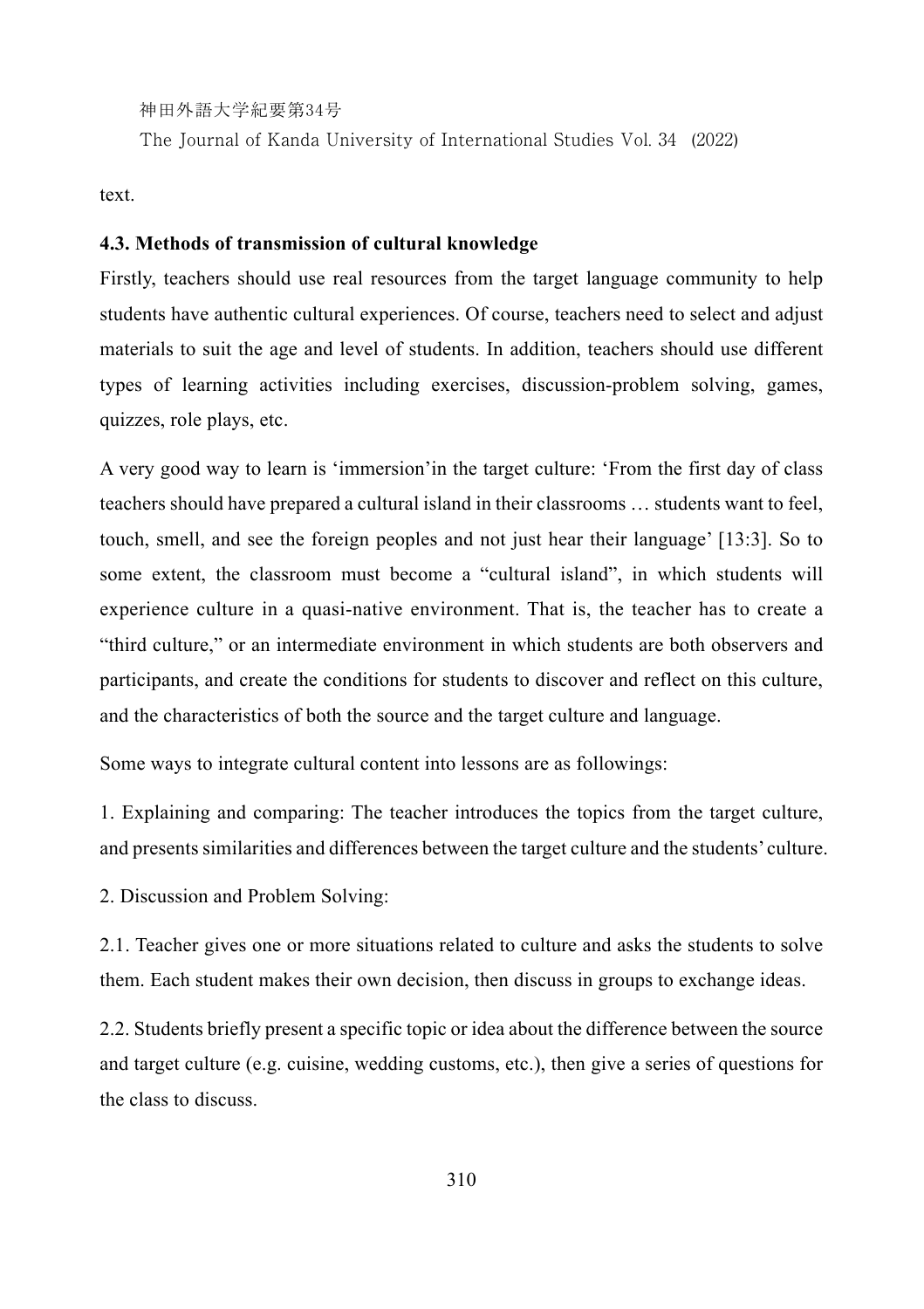3. Role play: This activity can be used after learning a conversation. Students imagine themselves in a communicative situation related to culture. For example, after learning the vocative words, students role-play a dialogue with inappropriate addressing. Other students observe and detect mistakes, then role-play the same situation, this time using the appropriate addressing words.

4. Culture assimilators: The teacher gives a cultural situation that can cause misunderstanding. Students choose 1 out of 4 response options, and then explain their choice. A similar approach is cultural assimilation through 'cultoons'(pictures/visuals): Students are provided with a series of photographs that highlight some misunderstanding or culture shock that can occur in the target culture. Students assess the characters' reactions (whether it is suitable in the target culture or not), and explain why such a misunderstanding might occur. Cultoons generally promote understanding of cultural facts and some understanding, but they do not usually give real understanding of emotions involved in cultural misunderstandings. [see 21].

5. Sharing cultural resources: Students often come from different cultures, so they can share practical insights from their own country as well as the cultural life of Vietnamese people.

6. Participating in Ethnographic Studies: Students interview native speakers, take notes, record audio and video. It could be the stories of family history which are told directly by native speakers, or interviews with artisans of a craft village, etc. The student acts as an ethnographer, exploring the target culture. In this way, students gain empathy and an understanding of the target culture. Teachers must allow students to observe and explore the culture from their own point of view. It should be noted that this activity requires a lot of time from teachers because they will have to support and supervise students continuously.

7. Literary texts: Literary texts often contain a lot of cultural information and evoke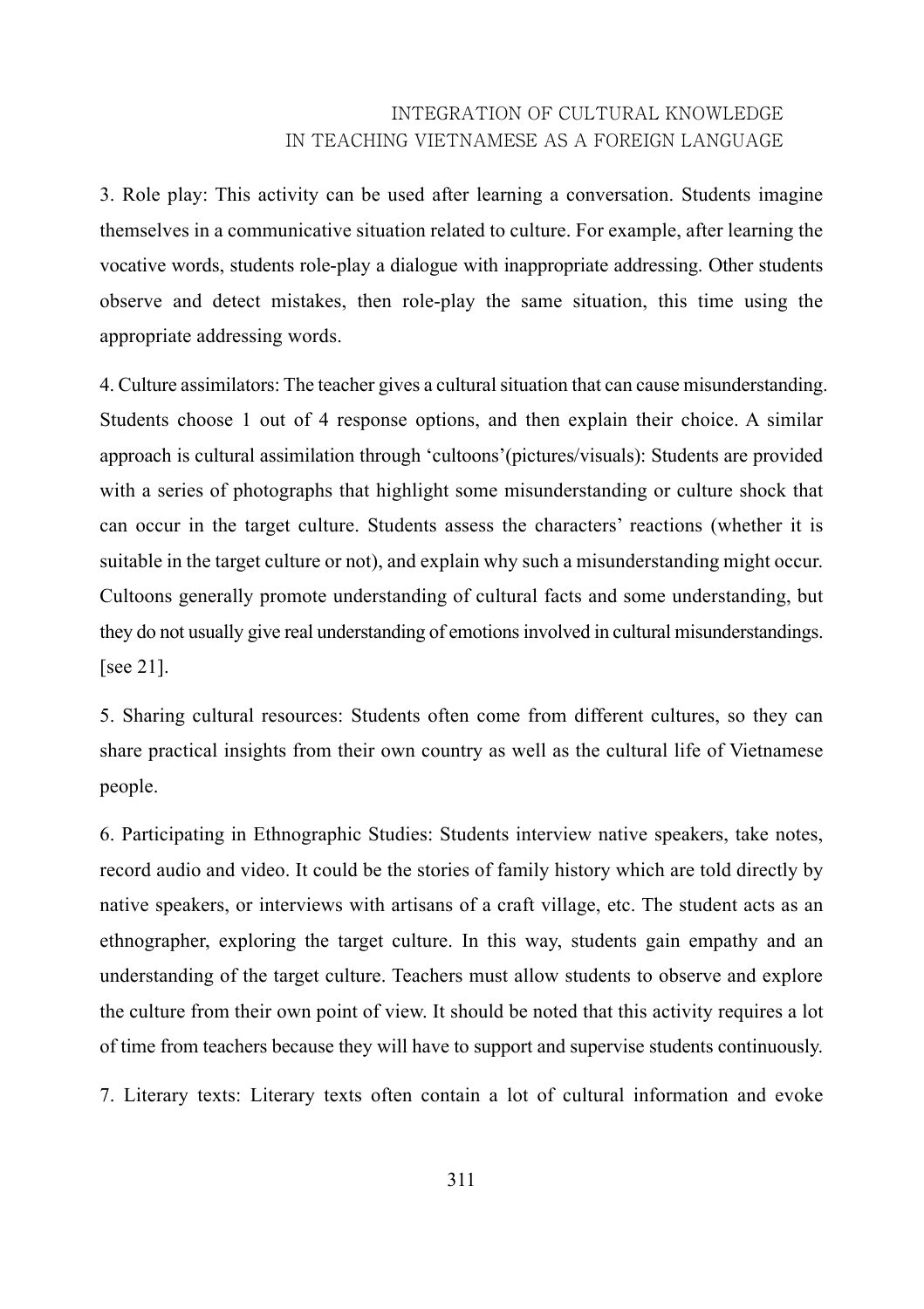神田外語大学紀要第34号 The Journal of Kanda University of International Studies Vol. 34 (2022)

memorable emotions in the reader. A text which is carefully selected for specific groups of students will help students gain profound linguistic-cultural knowledge.

8. Audiovisual media: Film, video, television, etc. can present cultural themes directly and memorably, and help students vividly perceive cultural acts: 'Film is often one of the more current and comprehensive ways to encapsulate the look, feel, and rhythm of a culture... Film also connects students with language and cultural issues simultaneously [16: 22]; at the same time, this type of media is very useful for teaching culture related to non-verbal forms of communication such as typical gestures, attitudes, facial expressions, etc. in the target culture.

# **Conclusion**

Learning a foreign language is learning how to communicate in accordance with a foreign culture: 'if we teach language without teaching at the same time the culture in which it operates, we are teaching meaningless symbols or symbols to which the student attaches the wrong meaning…' [14 :100-101]. However, it is debatable as to how best to integrate this in language teaching; so it is necessary to heed Kramsch's statements:

> 'Culture in language learning is not an expendable fifth skill, tacked on, so to speak, to the teaching of speaking, listening, reading, and writing. It is always in the background, right from day one, ready to unsettle the good language learners when they expect it least, making evident the limitations of their hard-won communicative competence, challenging their ability to make sense of the world around them.' [5:1],

and 'After all, communication requires understanding, and understanding requires stepping into the shoes of the foreigner and sifting her cultural baggage, while always putting [the target] culture in relation with one's own' [5:205].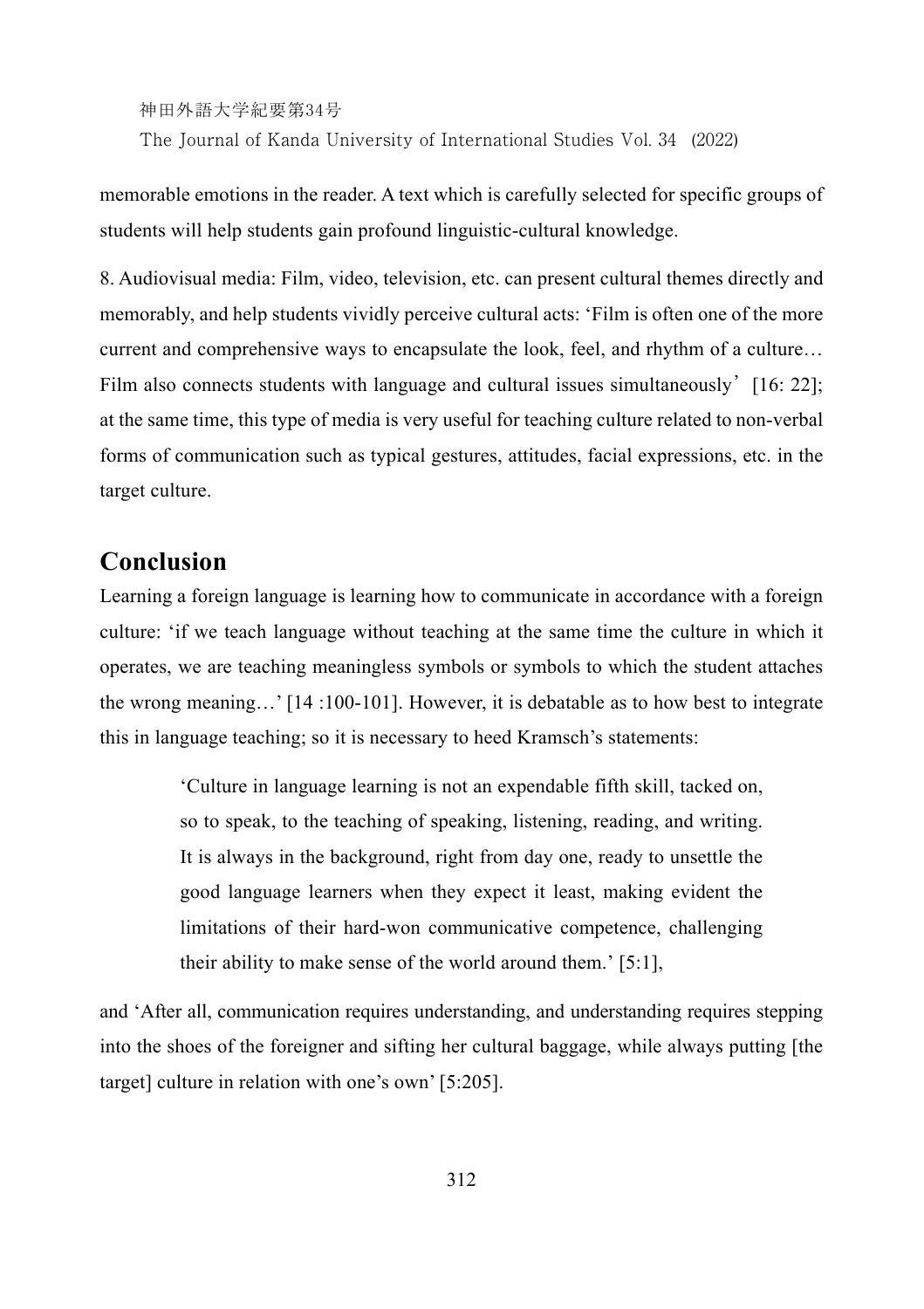The intercultural communication approach in foreign language teaching is considered to be the most appropriate one today. It shows how language is constructed to convey cultural content, as well as how culture affects language use. This method requires a lot of teacher effort: firstly, teachers must master professional knowledge of Vietnamese language and Vietnamese culture, which may be hidden behind language factors; secondly, when explaining language issues, teachers should provide relevant cultural knowledge at the same time; thirdly, to help students understand culture more deeply, similarities and differences between Vietnamese culture and students' home culture should be compared. In particular, teachers shouldn't prejudice or judge the differences between the two cultures, and at the same time, they should remember that the goal of teaching is to improve both language knowledge and communication skills.

Thus, teachers must have an understanding of the characteristics, similarities and differences between the students' home culture and Vietnamese culture to integrate in their teaching content. Culture is a very large and diverse field, and teachers need to distinguish the main aspect to introduce to students, and provide students with a suitable approach to selfdiscovery from a learner-centered perspective. Teachers must also realise that students from different socio-cultural backgrounds will bring their own values and ideas to the classroom, and so it is impossible to create content in which "one size fits all". In fact, the integration of cultural factors into Vietnamese language teaching is very complicated, so that at present there is no one way that can be considered the most appropriate.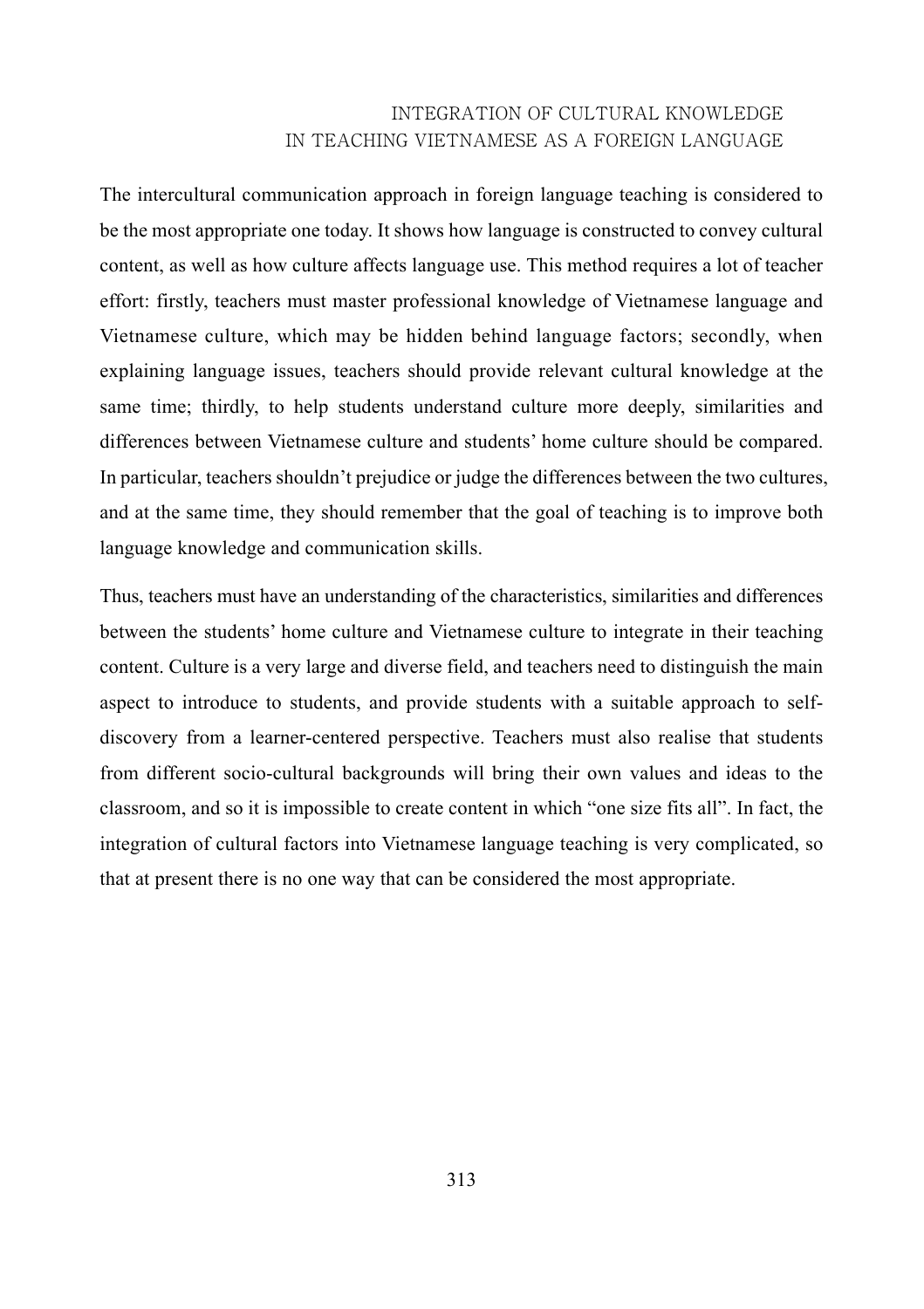The Journal of Kanda University of International Studies Vol. 34 (2022)

# **REFERENCES**

- [1] Byram, M., Morgan, C. and Colleagues, *Teaching and Learning Language and Culture,* Great Britain: WBC (1994).
- [2] Brooks, N., *Teaching Culture in The Foreign Language Classroom*, Foreign Language Annals, 1, 204-217 (1968).
- [3] DimitriosThanasoulas, *The Importance of Teaching Culture in The Foreign Language Classroom*, Radical Pedagogy (2001).
- [4] Fleet, Marilyn, *The Role of Culture in Second or Foreign Language Teaching: Moving Beyond the Classroom Experience,* Memorial University of Newfoundland (2006).
- [5] Kramsch, C., *Context and Culture in Language Teaching*, Oxford: Oxford University Press (1993).
- [6] Levinson, S., *Pragmati*cs, Cambridge: Cambridge University Press (1983).
- [7] Lý Toàn Thắng, *Bản sắc văn hoá: thử nhìn từ góc độ tâm lý ngôn ngữ* trong Một số vấn đề về lý luận ngôn ngữ học và tiếng Việt, Nxb Khoa học Xã hội (2012).
- [8] McLeod, B., *The Relevance of Anthropology to Language Teaching,* TESOL Quarterly 10(2): 211-20 (1976).
- [9] Nguyễn Hữu Thọ, *Một số suy nghĩ về nội dung văn hóa trong giảng dạy tiếng Pháp*, Tạp chí Khoa học ĐHQGHN, Ngoại ngữ, số 4, 81-89 (2005).
- [10] Nguyễn Ngọc Tuấn, *Phương pháp giao tiếp liên văn* hoá trong Kỷ yếu hội thảo quốc tế *Những thay đổi và thách thức trong giảng dạy tiếng Việt* (2012).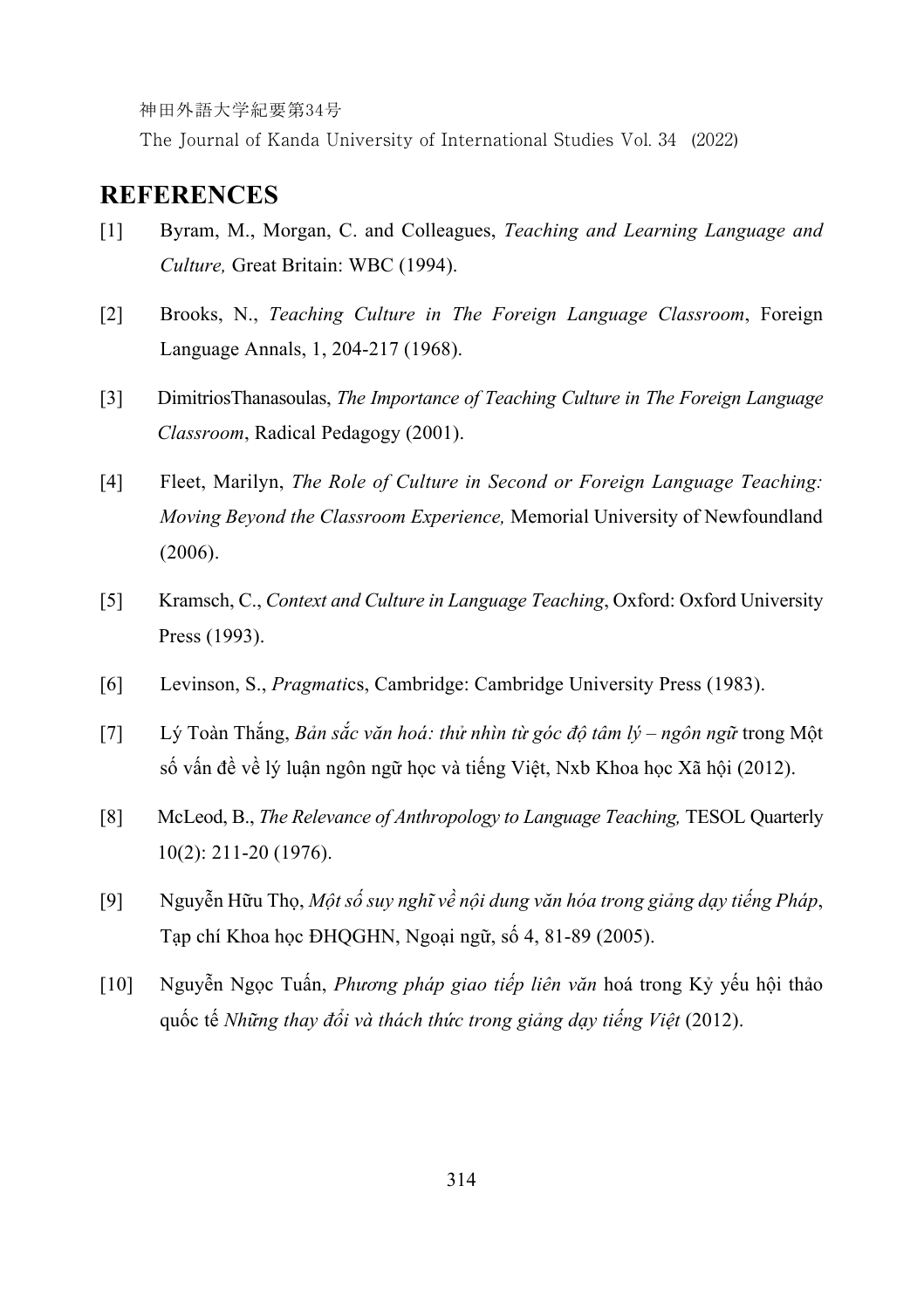- [11] Nguyễn Văn Huệ (cb), *Giáo trình tiếng Việt cho người nước ngoài (sách 1)*, tái bản, Nxb ĐH Quốc gia, TP. HCM (2010) [viết tắt: TV1]; Nguyễn Văn Huệ (cb), *Giáo trình tiếng Việt cho người nước ngoài (sách 4)*, Nxb Giáo dục (2004) [viết tắt: TV4].
- [12] Nhữ Thành, *Nhận xét về ngữ nghĩa của từ Hán Việt*, Tạp chí Ngôn ngữ, số 2, 15- 25 (1977).
- [13] Peck, D., *Teaching Culture: Beyond Language*, Yale: New Haven Teachers Institute (1998).
- [14] Politzer, R., *Developing Cultural Understanding Through Foreign Language Study,* Report of the Fifth Annual Round Table Meeting on Linguistics and Language Teaching, 99-105, Washington, D.C.: Georgetown University Press (1959).
- [15] Salzmann, Z., *Language, Culture and Society*, An Introduction to Linguistic Anthropology. USA: Westview Press (1998).
- [16] Stephens, J. L., *Teaching Culture and Improving Language Skills Through A Cinematic Lens: A Course On Spanish Film in The Undergraduate Spanish Curriculum*, ADFL Bulletin*,* 33(1), 22-25 (2001).
- [17] Straub, H. *Designing a Cross-Cultural Course*, English Forum, vol. 37: 3, July-September (1999).
- [18] Tavares, R. & Cavalcanti, I., *Developing Cultural Awareness in EFL Classrooms,* English Forum, 34:3, July-September (1996).
- [19] Tomalin, B. & Stempleski, S*., Cultural Awareness*, Oxford: Oxford University Press (1993).